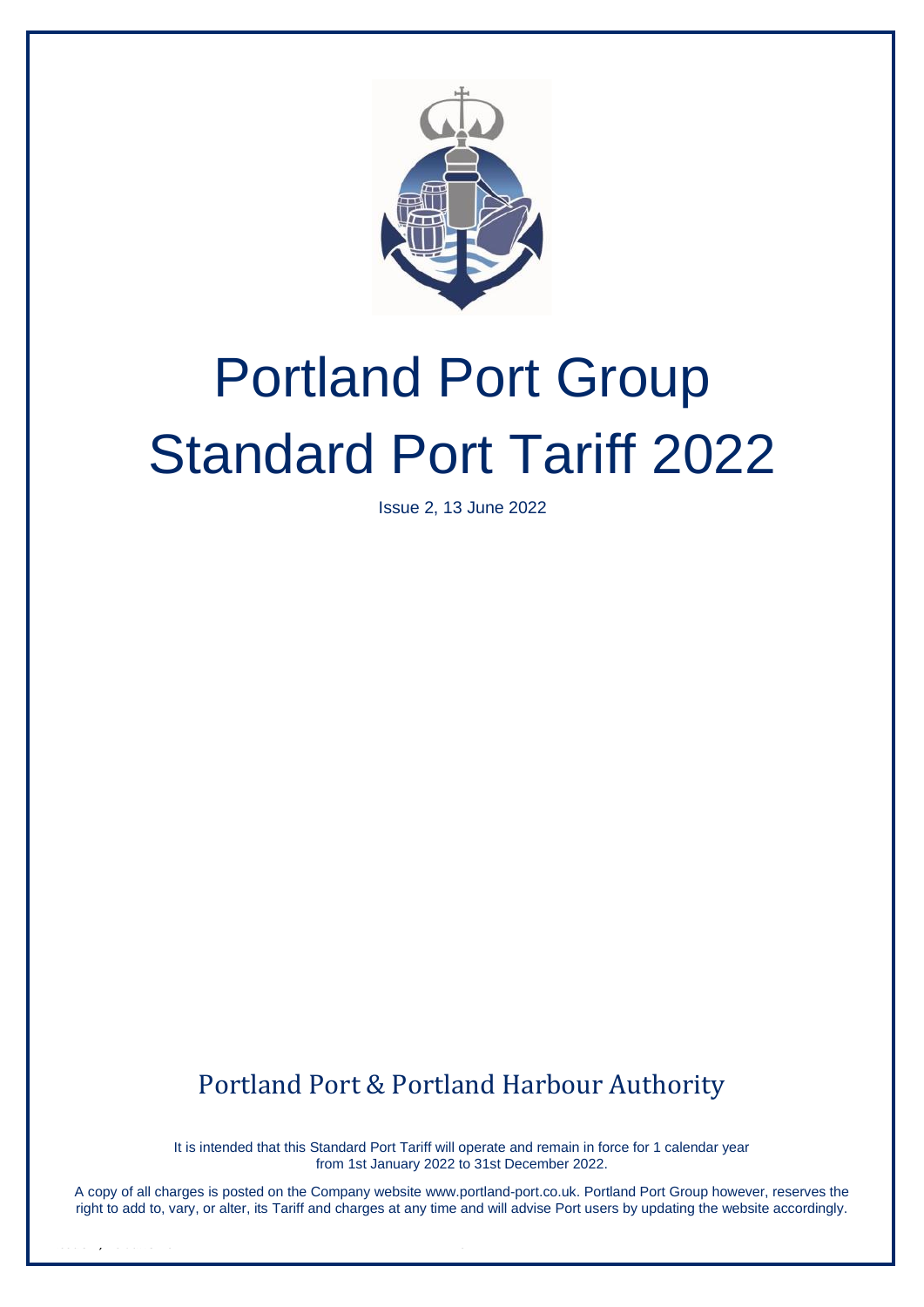# **STANDARD PORT TARIFF FROM 1ST JANUARY 2022**

#### **Introduction**

It is intended that this Standard Port Tariff will operate and remain in force for 1 calendar year from 1st January 2022 to 31st December 2022. A copy of all charges is posted on the Company website www.portland-port.co.uk. Portland Port Group however, reserves the right to add to, vary, or alter, its Tariff and charges at any time and will advise Port users by updating the website accordingly.

This Standard Port Tariff and charges in this document will be reviewed annually.

#### Other Services and Activities in Portland Port

The enclosed Tariff is not exhaustive, for details of all dues and charges applicable please contact:

| Tel: 01305 824044                 |
|-----------------------------------|
| Fax: 01305 824055                 |
|                                   |
| E-mail: sales@portland-port.co.uk |
| www.portland-port.co.uk           |
|                                   |

#### **Terms of Trade**

All services supplied by the Portland Port Group and all associated or subsidiary companies are subject to Portland Port Group's Standard Terms and Conditions of Trade, a copy of which can be seen on the Company website www.portland-port.co.uk.

The Portland Port Group organization and functions of each Company are shown online.

#### **Value Added Tax**

All dues and charges quoted in this Tariff are exclusive of Value Added Tax unless otherwise stated.

#### Christmas Day, Boxing Day, and New Year's Day

Throughout this Port Tariff the definition below will apply:

- i. Christmas Day and Boxing Day: Commences 1800 on 24 December to 0600 on 27 December
- ii. New Year's Day: Commences 1800 on 31 December to 0600 on 2 January
- iii. Christmas Day, Boxing Day, and New Year's Day services may be supplied (subject to volunteers) by arrangement with the Harbourmaster and to be charged at the rate of three times the full Tariff.

#### **Declaration**

This Standard Port Tariff shall come into force by order of the Board of Directors, Portland Port Group, at midnight ob-31st December 2021.

Chief Executive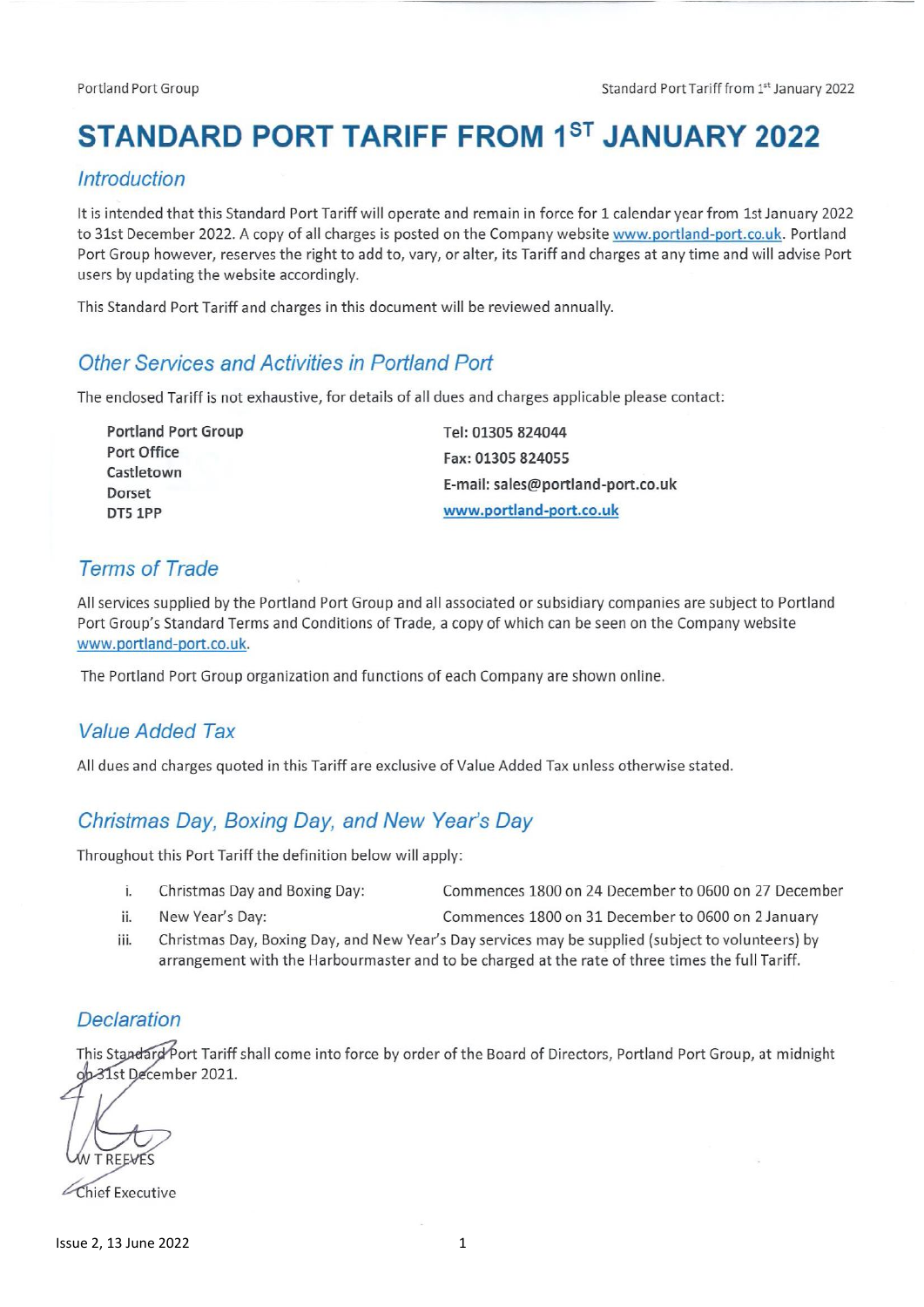# **CONTENTS**

| $\label{eq:interadd} \textit{Introduction} \,\, \ldots \,\, \ldots \,\, \ldots \,\, \ldots \,\, \ldots \,\, \ldots \,\, \ldots \,\, \ldots \,\, \ldots \,\, \ldots \,\, \ldots \,\, \ldots \,\, \ldots \,\, \ldots \,\, \ldots \,\, \ldots \,\, \ldots \,\, \ldots \,\, \ldots \,\, \ldots \,\, \ldots \,\, \ldots \,\, \ldots \,\, \ldots \,\, \ldots \,\, \ldots \,\, \ldots \,\, \ldots \,\, \ldots \,\, \ldots \,\, \ldots \,\, \ldots \,\, \ldots \,\, \ldots \,\$ |  |
|-------------------------------------------------------------------------------------------------------------------------------------------------------------------------------------------------------------------------------------------------------------------------------------------------------------------------------------------------------------------------------------------------------------------------------------------------------------------------|--|
|                                                                                                                                                                                                                                                                                                                                                                                                                                                                         |  |
|                                                                                                                                                                                                                                                                                                                                                                                                                                                                         |  |
|                                                                                                                                                                                                                                                                                                                                                                                                                                                                         |  |
|                                                                                                                                                                                                                                                                                                                                                                                                                                                                         |  |
|                                                                                                                                                                                                                                                                                                                                                                                                                                                                         |  |
|                                                                                                                                                                                                                                                                                                                                                                                                                                                                         |  |
|                                                                                                                                                                                                                                                                                                                                                                                                                                                                         |  |
|                                                                                                                                                                                                                                                                                                                                                                                                                                                                         |  |
|                                                                                                                                                                                                                                                                                                                                                                                                                                                                         |  |
|                                                                                                                                                                                                                                                                                                                                                                                                                                                                         |  |
|                                                                                                                                                                                                                                                                                                                                                                                                                                                                         |  |
|                                                                                                                                                                                                                                                                                                                                                                                                                                                                         |  |
|                                                                                                                                                                                                                                                                                                                                                                                                                                                                         |  |
|                                                                                                                                                                                                                                                                                                                                                                                                                                                                         |  |
|                                                                                                                                                                                                                                                                                                                                                                                                                                                                         |  |
|                                                                                                                                                                                                                                                                                                                                                                                                                                                                         |  |
|                                                                                                                                                                                                                                                                                                                                                                                                                                                                         |  |
| A8 Replenishment, maintenance, and repair of vessels in the inner or outer Harbour (not provided by PPL)8                                                                                                                                                                                                                                                                                                                                                               |  |
|                                                                                                                                                                                                                                                                                                                                                                                                                                                                         |  |
|                                                                                                                                                                                                                                                                                                                                                                                                                                                                         |  |
| A11 Supplementary information relating to Harbour Dues for vessels calling to the outer Harbour for the purpose                                                                                                                                                                                                                                                                                                                                                         |  |
|                                                                                                                                                                                                                                                                                                                                                                                                                                                                         |  |
|                                                                                                                                                                                                                                                                                                                                                                                                                                                                         |  |
|                                                                                                                                                                                                                                                                                                                                                                                                                                                                         |  |
| A15 Port and Harbour Dues for small vessels under 24 metres length overall (inclusive of VAT) 10                                                                                                                                                                                                                                                                                                                                                                        |  |
|                                                                                                                                                                                                                                                                                                                                                                                                                                                                         |  |
|                                                                                                                                                                                                                                                                                                                                                                                                                                                                         |  |
|                                                                                                                                                                                                                                                                                                                                                                                                                                                                         |  |
|                                                                                                                                                                                                                                                                                                                                                                                                                                                                         |  |
|                                                                                                                                                                                                                                                                                                                                                                                                                                                                         |  |
|                                                                                                                                                                                                                                                                                                                                                                                                                                                                         |  |
|                                                                                                                                                                                                                                                                                                                                                                                                                                                                         |  |
|                                                                                                                                                                                                                                                                                                                                                                                                                                                                         |  |
|                                                                                                                                                                                                                                                                                                                                                                                                                                                                         |  |
|                                                                                                                                                                                                                                                                                                                                                                                                                                                                         |  |
| Issue 2, 13 June 2022<br>2                                                                                                                                                                                                                                                                                                                                                                                                                                              |  |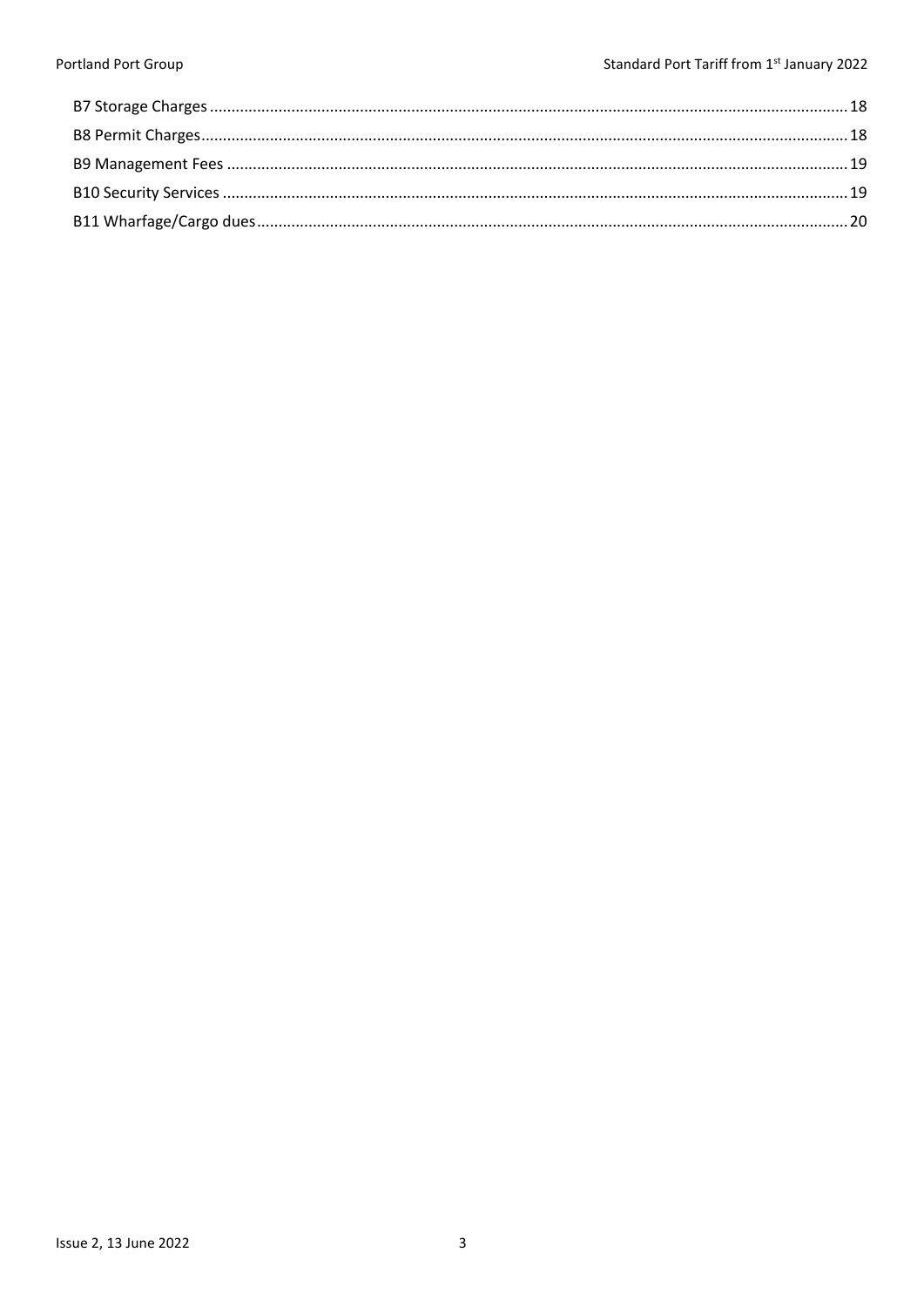# <span id="page-4-0"></span>**PART A: MARINE TARIFF**

For all Marine Services please contact the Commercial Department:

E-mail: [sales@portland-port.co.uk,](mailto:sales@portland-port.co.uk;%20eta@portland-port.co.uk) cc'd to [eta@portland-port.co.uk](file:///C:/Users/fotti/AppData/Roaming/Microsoft/Word/eta@portland-port.co.uk) Tel: 01305 824044, alternatively 01305 825335 (24 hours)

#### <span id="page-4-1"></span>*A1 Vessel Services Tariff*

#### <span id="page-4-2"></span>A1.1 In Water Works

| <b>Port and Harbour Dues:</b> |                                            |
|-------------------------------|--------------------------------------------|
| Vessels up to 999 GRT         | £160.00                                    |
| Vessels 1,000-5,000 GRT       | £0.16 per GRT or GT (whichever is greater) |
| Vessels 5,001-10,000 GRT      | £0.13 per GRT or GT (whichever is greater) |
| Vessels 10,001-25,000 GRT     | £0.10 per GRT or GT (whichever is greater) |
| Vessels over 25,000 GRT       | £0.07 per GRT or GT (whichever is greater) |
|                               |                                            |

This tariff is applicable for ships calling at anchor for in water maintenance, repair, minor repairs afloat, survey, crew change, stores replenishment and transfer of waste only.

Charges levied per 24 hours or part thereof.

#### <span id="page-4-3"></span>A1.2 Lay-up

Please contact the Commercial Department to discuss long term lay-up charges based on the availability of berths/ anchorages at the time of enquiry and minimum lay-up periods.

These charges also apply to vessels that are "double banked" alongside other vessels. Crewing level required subject to agreement with the Harbourmaster. Fendering arrangements by agreement with the Marine Department.

#### <span id="page-4-4"></span>A1.3 Refit/Repair alongside

| <b>Combined Port and Harbour Dues and Berthing charges:</b> |                                            |  |
|-------------------------------------------------------------|--------------------------------------------|--|
| Vessels up to 999 GRT                                       | £320.00                                    |  |
| Vessels 1,000-5,000 GRT                                     | £0.32 per GRT or GT (whichever is greater) |  |
| Vessels 5,001-10,000 GRT                                    | £0.26 per GRT or GT (whichever is greater) |  |
| Vessels 10,001-25,000 GRT                                   | £0.20 per GRT or GT (whichever is greater) |  |
| Vessels over 25,000 GRT                                     | £0.14 per GRT or GT (whichever is greater) |  |

This tariff is applicable to vessels undertaking alongside operational lay-by, repair, refit and in water works only (as detailed in A1 above).

Charges are levied per 24 hours or part thereof. Longer term lay-by rates subject to negotiation.

#### <span id="page-4-5"></span>A1.4 Mooring/Unmooring

Se[e B2 Mooring and Unmooring Charges.](#page-14-0)

#### **Vessel Services and activity are not available on Christmas Day, Boxing Day, and New Year's Day.**

Issue 2, 13 June 2022 4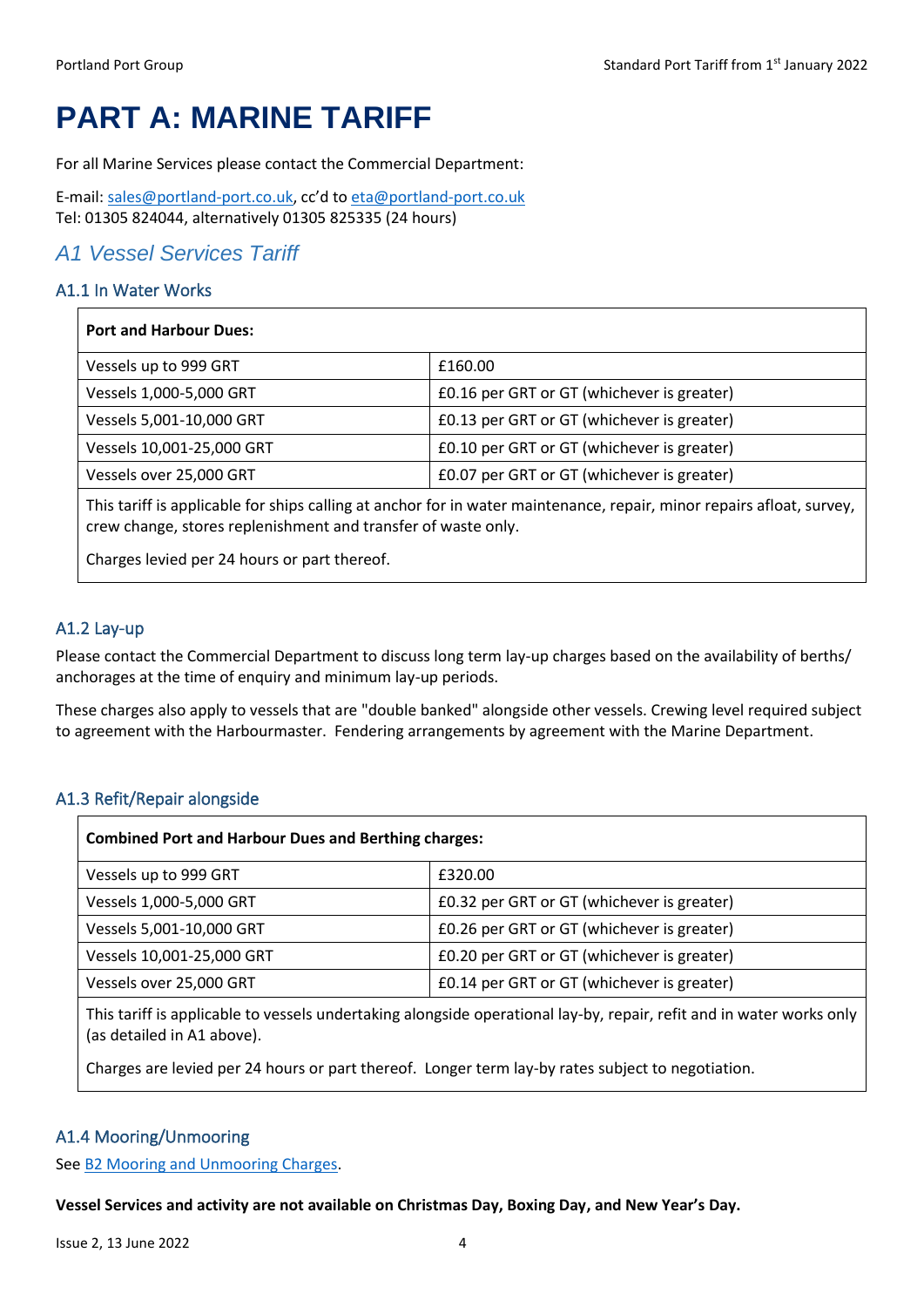## <span id="page-5-0"></span>*A2 Port and Harbour dues for vessels over 24 metres length overall*

These charges relate to commercial and operational calls by ships including cargo import and export, passenger services, vessel mobilisation etc.

**Special rates can be negotiated for regular frequency services, part cargoes, long term projects etc. Please contact the Commercial Department on 01305 824044 or** [sales@portland-port.co.uk](mailto:sales@portland-port.co.uk) **to discuss your requirements.**

For all charges relating to Vessel Services including in water maintenance, repair, minor repairs afloat, vessel surveys, crew change, stores replenishment, waste transfer, lay-up and refit please refer to section A1 of this Tariff.

The following Port and Harbour Dues apply to all vessels over 24 metres length overall and are levied per 48-hour period or part thereof and cover one entry and one exit of the limits of Portland Harbour as defined in The Portland Harbour Revision Order 1997.

This tariff is applicable to all vessels undertaking commercial activities at an alongside berth or anchorage**:**

<span id="page-5-1"></span>

| <b>Port and Harbour Dues:</b>                                                                                                                                                                       |                                             |  |
|-----------------------------------------------------------------------------------------------------------------------------------------------------------------------------------------------------|---------------------------------------------|--|
| All vessels undertaking commercial<br>i.<br>activities at an alongside berth or<br>anchorage<br>0-999 GRT                                                                                           | £285                                        |  |
| All vessels undertaking commercial<br>ii.<br>activities at an alongside berth or<br>anchorage<br>1,000-5,000 GRT                                                                                    | £0.285 per GRT or GT (whichever is greater) |  |
| All vessels undertaking commercial<br>iii.<br>activities at an alongside berth or<br>anchorage<br>5,001 GRT and over                                                                                | £0.335 per GRT or GT (whichever is greater) |  |
| A supplemental Port and Harbour Due of 20% of the above rates is payable for each 24-hour period, or part<br>thereof, after the expiry of the first 48 hours inside the limits of Portland Harbour. |                                             |  |
| After the expiry of each 7 consecutive calendar day period, the Port and Harbour Dues are recharged according<br>to the above schedule.                                                             |                                             |  |
| For the purpose of charging, a submarine's tonnage (Dived) will be used as its GRT or GT equivalent in the<br>above Port Tariff.                                                                    |                                             |  |
| Superyacht/Large Pleasure Vessels<br>iv.                                                                                                                                                            | Price on application                        |  |
| All vessels undertaking ship to ship<br>v.<br>transfer operations at an alongside<br>berth or anchorage                                                                                             | Price on application                        |  |
| Supplemental Port and Harbour Dues may be charged for Berth to Berth, Berth to Anchorage and Anchorage<br>to Anchorage Harbour movements.                                                           |                                             |  |
| Overside Dues are chargeable for cargoes transferred in the Harbour according to section A9 and B11.                                                                                                |                                             |  |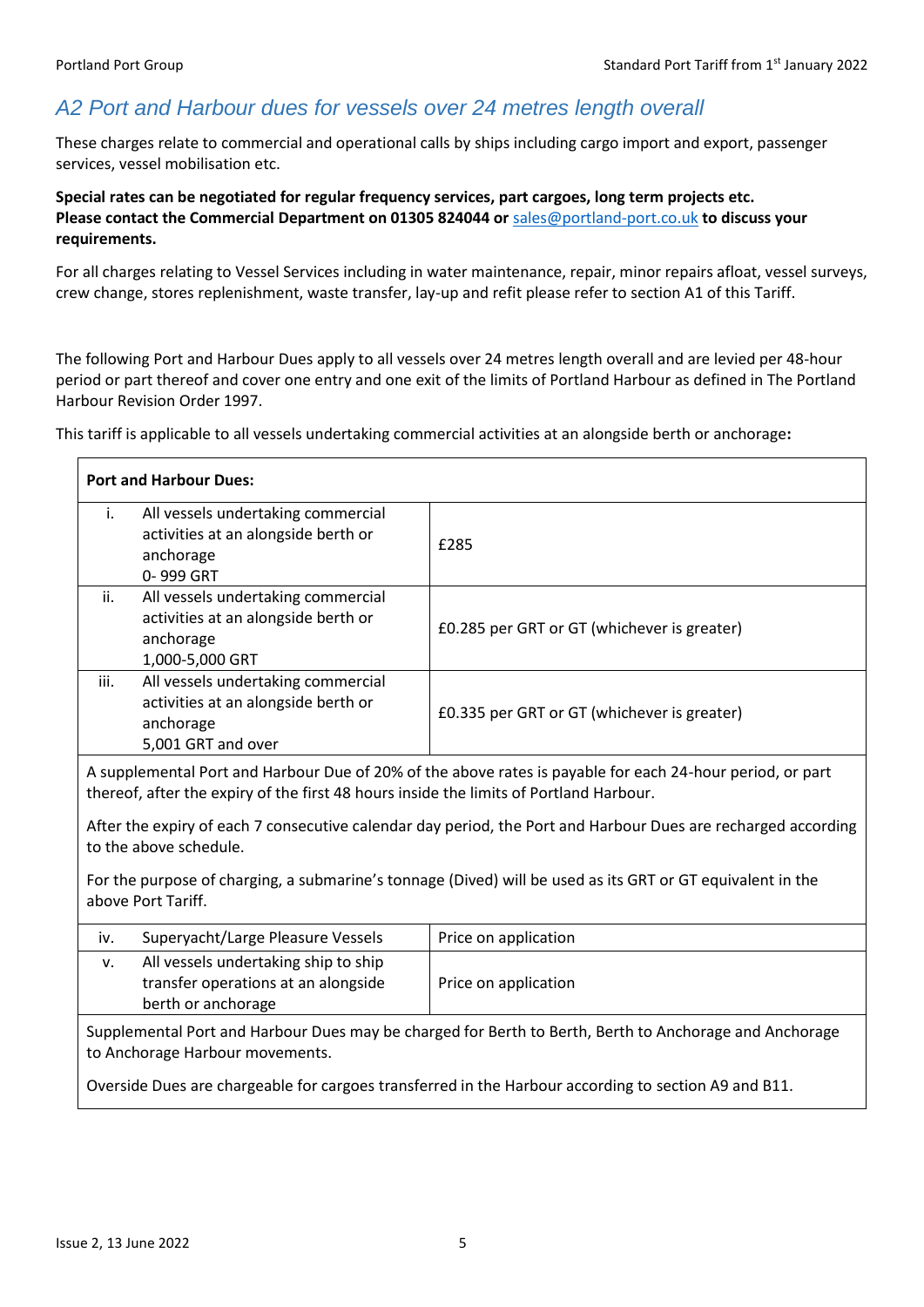## *A3 Pilotage Charges*

|                                                                    | Standard rate                                             | Vessels will be charged at a rate of £5.42 per metre of<br>length overall for all vessels. |
|--------------------------------------------------------------------|-----------------------------------------------------------|--------------------------------------------------------------------------------------------|
| ii.                                                                | Berth to berth and vessels shifting at<br>owner's request | Rate of 50% of the standard rates in (i) above.                                            |
| A fuel surcharge of £17.00 per act applies to all pilotage charges |                                                           |                                                                                            |

A fuel surcharge of £17.00 per act applies to all pilotage charges.

Pilotage charges are levied per act. If a Pilotage Exemption Certificate is held the Pilotage charge levied will be at the rate of 35% of the Standard Rates in (i) above. Details of PEC charges are included in the Pilotage Directions.

Detentions, cancellations, amendments etc. will be charged in accordance with the Pilotage Directions at the current standard rate.

**Vessel Services and activity are not available on Christmas Day, Boxing Day, and New Year's Day.**

## <span id="page-6-0"></span>*A4 Towage Charges*

A towage service for Portland Harbour is provided under license by Portland Harbour Authority Limited who will contract for the service directly with the Vessel Owner, Manager or Agent. For service provision please contact the Commercial Department, Portland Harbour Authority Limited on telephone number 01305 824044, alternatively 01305 825335 (24 hours), e-mail [sales@portland-port.co.uk,](mailto:sales@portland-port.co.uk;%20eta@portland-port.co.uk) cc'd to [eta@portland-port.co.uk.](file:///C:/Users/fotti/AppData/Roaming/Microsoft/Word/eta@portland-port.co.uk)

| Ship Movements - inwards/outwards and in Harbour Movements                                                                                                                                                                                                                                                                              |                                        |  |
|-----------------------------------------------------------------------------------------------------------------------------------------------------------------------------------------------------------------------------------------------------------------------------------------------------------------------------------------|----------------------------------------|--|
| For bollard pull over 30 tonnes                                                                                                                                                                                                                                                                                                         | £1570 per tug per hour or part thereof |  |
| Submarine fender equipped tug                                                                                                                                                                                                                                                                                                           | Price on application                   |  |
| A fuel surcharge of £45.00 per tug per hour or part thereof applies to all tug movements.                                                                                                                                                                                                                                               |                                        |  |
| A 50% surcharge for Towage will be applied to vessels in a Deadship condition.                                                                                                                                                                                                                                                          |                                        |  |
| A 50% reduction from standard towage charge will apply for all standby requirements for the tug at an<br>alongside berth (adverse weather etc.).                                                                                                                                                                                        |                                        |  |
| All above rates are for each tug and are contracted under the terms of UK Standard Conditions for Towage and<br>Other Services, 1976.                                                                                                                                                                                                   |                                        |  |
| Minimum notice required for the provision of tugs: $1 \text{ tug} - 6 \text{ hours} / 2 \text{ tugs} - 12 \text{ hours}.$<br>Best endeavours will be used to provide tugs within these minimum notice periods.<br>A £250.00 surcharge (per tug) will apply for movements between the hours of 2100 and 0600 daily and Bank<br>Holidays. |                                        |  |
| If less than 6 hours' notice of a request for towage services is received, a penalty charge of 25% of the standard<br>charge will be levied.                                                                                                                                                                                            |                                        |  |
| Provision of tug(s) with less than two hours' notice cannot be guaranteed, however if tug(s) can be provided<br>this will incur a surcharge of 75%.                                                                                                                                                                                     |                                        |  |
| Cancellation or amendment within 2 hours of time of the booked start time of the towage act will be charged a<br>cancellation fee of 100% Tariff Rate for the original booking.                                                                                                                                                         |                                        |  |
| Tug time is calculated Berth to Berth at Dock Jetty Portland.                                                                                                                                                                                                                                                                           |                                        |  |

#### **Vessel Services and activity are not available on Christmas Day, Boxing Day, and New Year's Day.**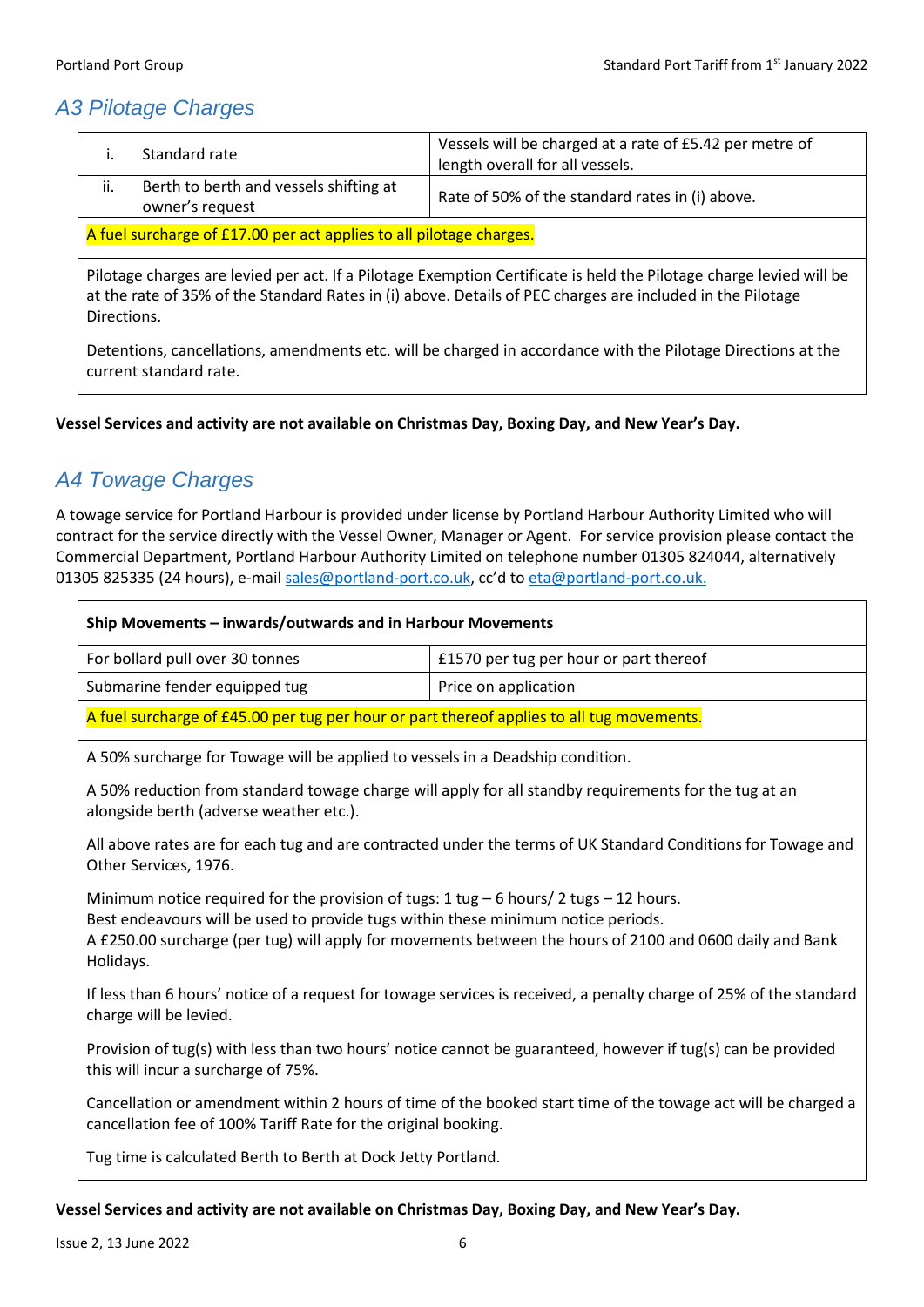#### **Towage Licenses**

Towage Licences are issued by the Harbour Authority for non-PHAL towage vessels in accordance with General Direction No 2 of 2005. Terms, Conditions and Fees on application.

#### <span id="page-7-0"></span>*A5 Workboats*

| Work boats                                                                                                                  | £410.00 per hour or part, minimum hire 2 hours |  |
|-----------------------------------------------------------------------------------------------------------------------------|------------------------------------------------|--|
| <b>RIB</b>                                                                                                                  | £129.00 per hour or part, minimum hire 2 hours |  |
| All workboats will be subject to a 25% increase in charge at weekends and between 1700 and 0800 daily and<br>Bank Holidays. |                                                |  |

## <span id="page-7-1"></span>*A6 Marine Permission Charges*

| <b>Marine Permission to Work</b>                                                                                                                                                                                                                                                        |                                     |                                                                                                          |
|-----------------------------------------------------------------------------------------------------------------------------------------------------------------------------------------------------------------------------------------------------------------------------------------|-------------------------------------|----------------------------------------------------------------------------------------------------------|
|                                                                                                                                                                                                                                                                                         | <b>Hot Work Permission</b>          | £75.50 covering Hot work up to a 24-hour period.<br>Weekly permission is available. Price on application |
| ii.                                                                                                                                                                                                                                                                                     | <b>Commercial Diving Permission</b> | £65.00 for each 6-hour period or part thereof.                                                           |
| iii.                                                                                                                                                                                                                                                                                    | <b>Marine Permit</b>                | £111.00 for first 6 hours or part thereof;<br>thereafter at £55.00 per 6-hour period.                    |
| <b>Other Marine Charges</b>                                                                                                                                                                                                                                                             |                                     |                                                                                                          |
| iv.                                                                                                                                                                                                                                                                                     | Safety Attendance Charge            | £111.00 per man per hour or part thereof.                                                                |
| At the discretion of the Harbourmaster for all vessels at an alongside berth, at anchor, or in the Inner or Outer<br>Harbours a marine safety attendance charge may be incurred if required, this includes the provision of an<br>explosives security officer if required see B10 (ii). |                                     |                                                                                                          |

## <span id="page-7-2"></span>*A7 Boat Transfers and embarkation/disembarkation of passengers at approved wharves*

Portland Harbour Authority is the Statutory and Competent Harbour Authority for the port of Portland. Portland Harbour Authority's Marine Department provides a 24-hour transfer service to all vessels requiring the transfer of passengers, stores, waste and explosives.

| <b>Passengers</b>                                                                                                                                                                         |         |
|-------------------------------------------------------------------------------------------------------------------------------------------------------------------------------------------|---------|
| Passenger Transfer: up to 6 passengers<br>plus light loads/baggage                                                                                                                        | £567.00 |
| Passenger Transfer: 7 to 10 passengers<br>plus light loads/baggage                                                                                                                        | £680.00 |
| Use of all non-PHAL craft for passenger<br>transfer requires a PHAL License.<br>Embarking and disembarking<br>passengers from a PHAL approved<br>landing place using a vessel's own boat. | £168.00 |
| Transfer of deep sea pilot using<br>Portland Port pilot boat                                                                                                                              | £980.00 |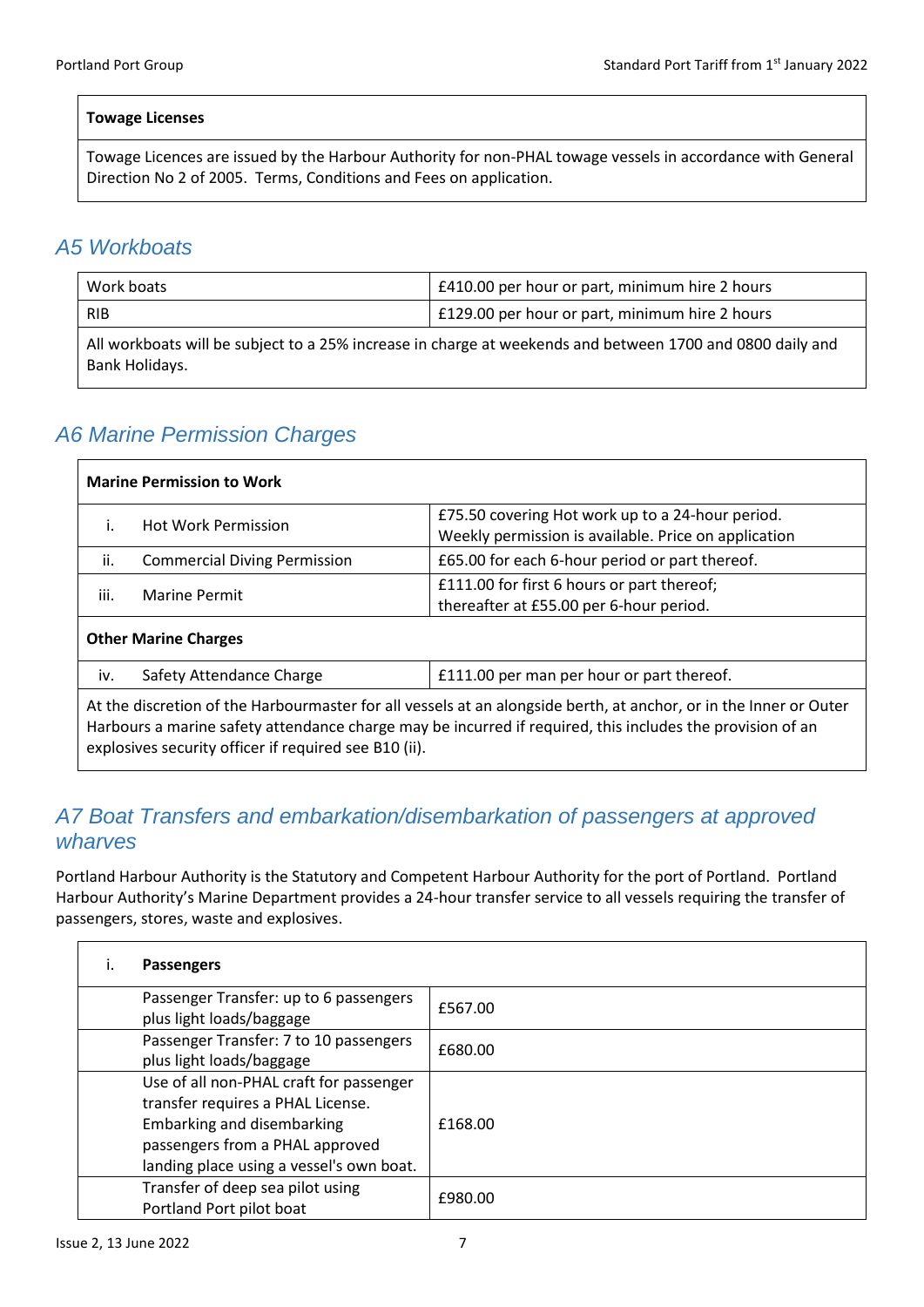$\overline{\mathbf{1}}$ 

 $\mathbf{r}$ 

| ii.   | <b>Stores</b>                                                                                          |                                                                                                                     |
|-------|--------------------------------------------------------------------------------------------------------|---------------------------------------------------------------------------------------------------------------------|
|       | Transfer of Heavier Loads by Tug                                                                       | £680.00 per hour or part (minimum charge 2 hours). Labour<br>and plant will be charged as per B6 (i)(ii)(v)         |
| iii.  | Waste                                                                                                  |                                                                                                                     |
|       | Transfer of Waste Skips by tug -<br>provision of waste skip to/from<br>alongside and removal when full | £680.00 per hour or part (minimum charge 2 hours).<br>Labour, plant, and skips will be charged as per B6 (i)(ii)(v) |
| iv.   | <b>Explosives</b>                                                                                      |                                                                                                                     |
|       | <b>Transfer of Explosives</b>                                                                          | £1,570.00 per hour or part (minimum charge 2 hours).<br>Labour and plant will be charged as per B6 $(i)(ii)(v)$     |
|       | For larger volume Transfers                                                                            | Price on application                                                                                                |
|       | <b>Explosives Security Officer</b>                                                                     | Will be charged as per B10 (ii)                                                                                     |
| Note: |                                                                                                        |                                                                                                                     |
| 1.    | Light load is a load capable of being handled by a single person                                       |                                                                                                                     |
| 2.    | Mechanical handling for heavier loads will be quote separately                                         |                                                                                                                     |
| 3.    | Car Parking charges will be as per section B8 (v)                                                      |                                                                                                                     |
| 4.    | Carriage of container/tank container subject to weight                                                 |                                                                                                                     |

## <span id="page-8-0"></span>*A8 Replenishment, maintenance, and repair of vessels in the inner or outer Harbour (not provided by PPL)*

| Ι.                                                                                        | Supply of fresh water to vessels at<br>anchor                                                                                                                                         | Price on application                            |
|-------------------------------------------------------------------------------------------|---------------------------------------------------------------------------------------------------------------------------------------------------------------------------------------|-------------------------------------------------|
| ii.                                                                                       | For the supply of the following services by suppliers other than PHAL within the limits of Portland<br>Harbour, suppliers will be charged by PHAL at following cargo/commodity rates: |                                                 |
|                                                                                           | Fresh Water<br>a)                                                                                                                                                                     | at £4.16 per tonne or part. Minimum charge £100 |
|                                                                                           | Stores/Spares<br>b)                                                                                                                                                                   | at £3.21 per tonne or part. Minimum charge £10  |
|                                                                                           | Dry Waste<br>C)                                                                                                                                                                       | at £168.00 per 8.5m <sup>3</sup> skip           |
|                                                                                           | Liquid Waste<br>d)                                                                                                                                                                    | at £32.55 per tonne or part                     |
|                                                                                           | Food Waste<br>e)                                                                                                                                                                      | at £200.00 per $8.5m3$ skip, or part            |
|                                                                                           | f)<br>Underwater inspections,<br>maintenance, and repair work (on<br>completion of bunkering)                                                                                         | Price on application                            |
|                                                                                           | Car Parking charges on Dock Estate<br>g)                                                                                                                                              | as per section B8 $(v)$                         |
|                                                                                           | Operation of a passenger/stores<br>h)<br>launch                                                                                                                                       | $£168.00$ per act                               |
| The above charges do not apply to the PHAL charges as shown in section A6 of this Tariff. |                                                                                                                                                                                       |                                                 |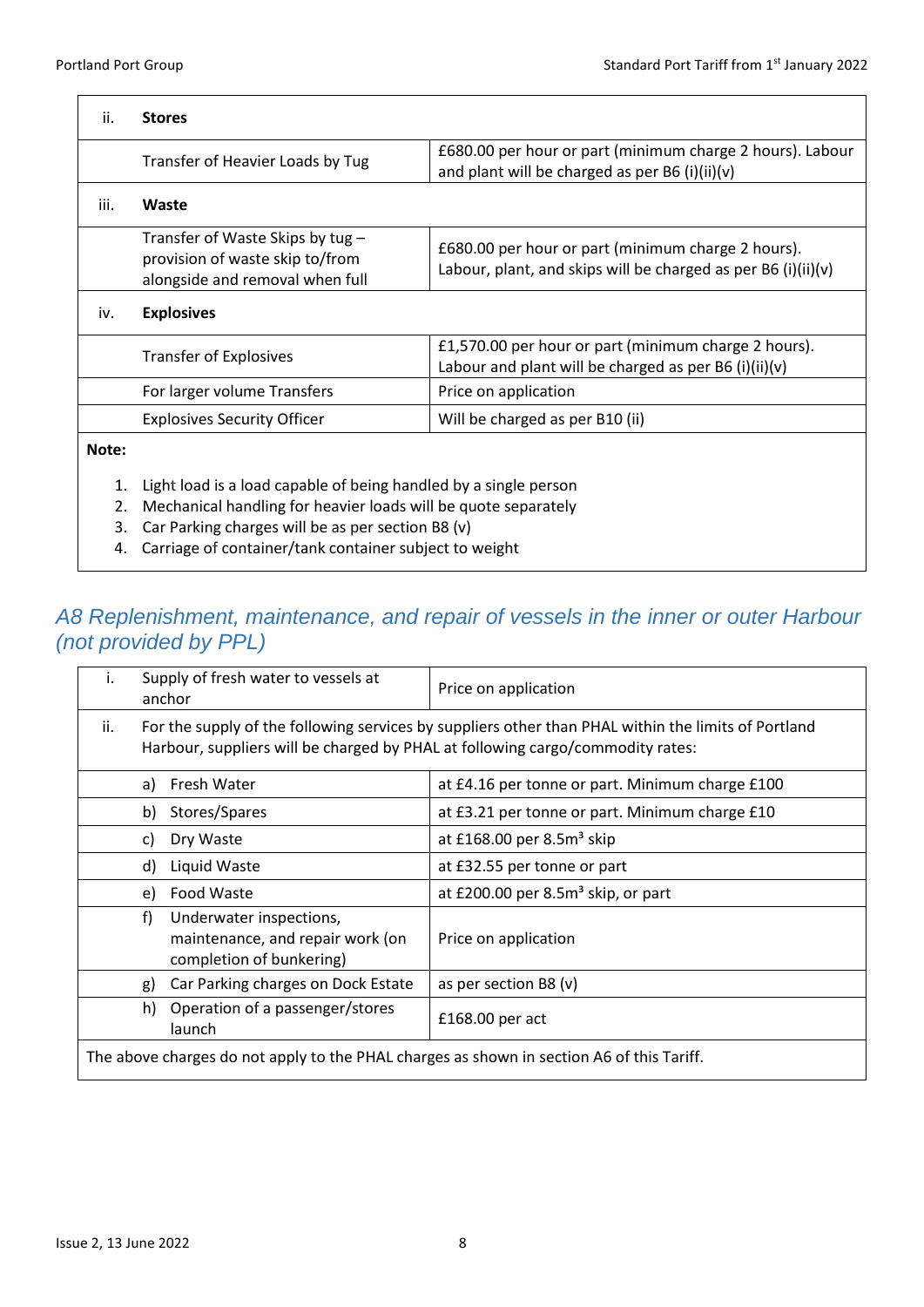## <span id="page-9-0"></span>*A9 Bunkering Operations in the Harbour*

- i. A mandatory charge of £5.25 per tonne in respect of over side dues will be levied per tonne of bunkers transferred (or part thereof) between one vessel and any other vessel within the limits of Portland Harbour.
- ii. A supplemental charge to (i) above of £5.25 per tonne in respect of berthing charges will be levied per tonne of bunkers transferred (or part thereof) between one vessel and any other vessel within the limits of Portland Harbour when either or both vessels are at an alongside berth.

## <span id="page-9-1"></span>*A10 Tidal Works Licence Fee*

There will be a charge levied for the administration, support studies and cost of the expert advice from PHAL's Environment Manager incurred during the evaluation of all Tidal Works License applications in Portland Harbour. In addition, a fee will be payable for supervising the construction of the Tidal Works and an annual fee will be payable thereafter for supervising the subsequent maintenance of the Tidal Works.

The minimum fee will be £1,000 for each individual application, although the actual fees will vary according to the size and complexity of the issues that need to be evaluated in the grant of the Tidal Works License. PHAL will agree these fees with the applicant once all relevant information, drawings and details have been received in line with the requirements stipulated in PHAL's Tidal Works License Guidance Notes and the application has been formally accepted by PHAL.

Applications will not be processed until the licence fee has been paid in full by the Applicant to PHAL.

#### <span id="page-9-2"></span>*A11 Supplementary information relating to Harbour Dues for vessels calling to the outer Harbour for the purpose of passenger/small stores transfers*

Portland Port will no longer charge Port and Harbour Dues for vessels calling to undertake passenger/small stores transfers; however, this is only applicable to vessels calling in the outer Harbour. Please note that a 5-hour window period will be in place to undertake the transfer, thereafter standard Port and Harbour Dues will apply.

Please note that any launch that is arranged with PHAL or any other service provider to a vessel calling purely for bunkers, must be completed during the agreed bunkering period. If outside of the bunkering period, then standard Port and Harbour Dues will apply.

## <span id="page-9-3"></span>*A12 Military Diving Permits*

Price on application

#### <span id="page-9-4"></span>*A13 Issue of Local Notices to Mariners*

<span id="page-9-5"></span>

| Issued in the local press     | Cost of advert plus £78.75 |
|-------------------------------|----------------------------|
| Not issued in the local press | £157.50                    |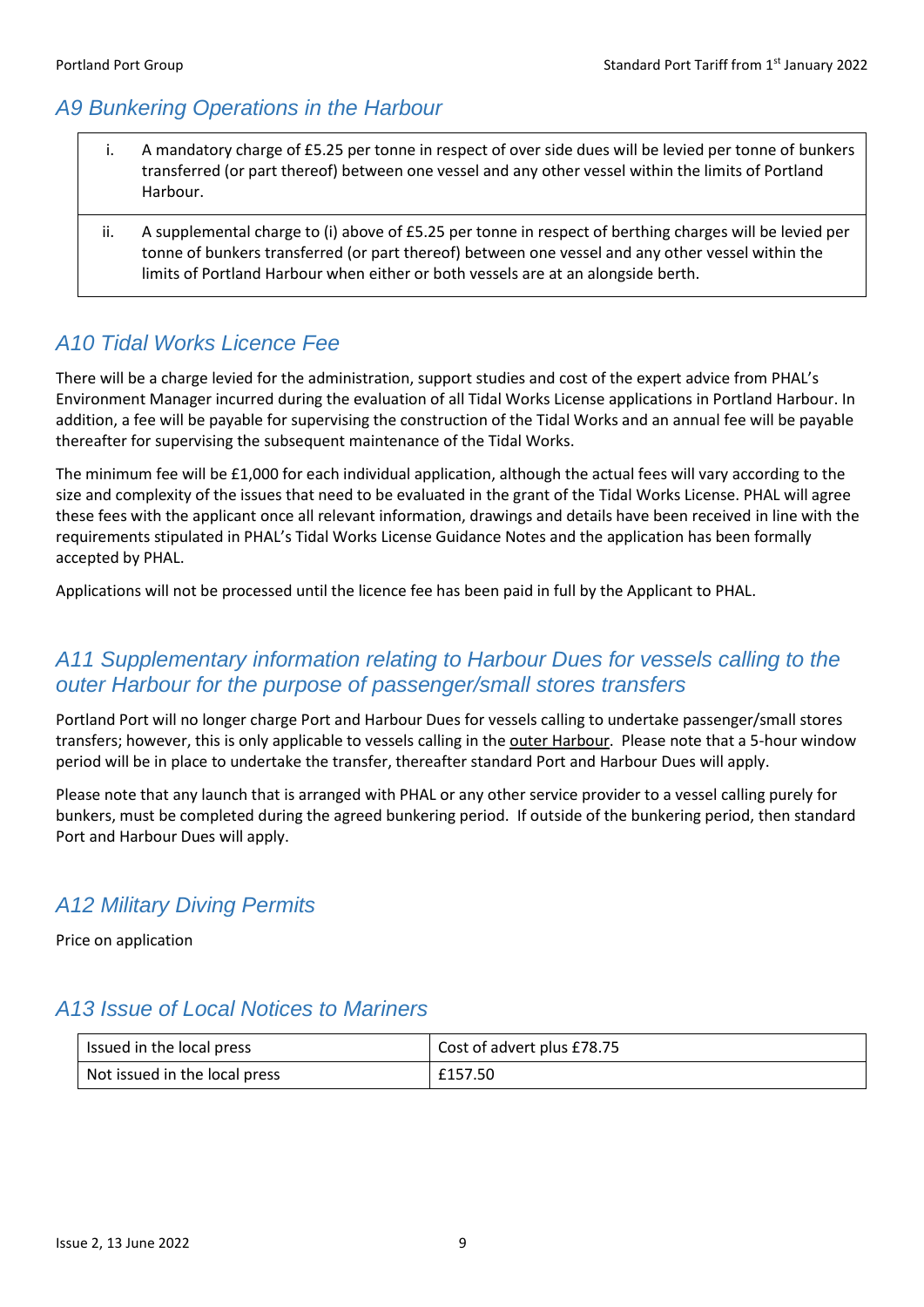## *A14 Hire of Pollution Booms*

| Fence boom                                             | £4.20 per metre per day or £14.70 per metre per week |  |
|--------------------------------------------------------|------------------------------------------------------|--|
| Inflatable boom                                        | £6.30 per metre per day or £22.05 per metre per week |  |
| Plus cleaning at cost should boom become contaminated. |                                                      |  |

#### us cleaning at cost should boom become contaminated

#### <span id="page-10-0"></span>*A15 Port and Harbour Dues for small vessels under 24 metres length overall (inclusive of VAT)*

The following Port and Harbour Dues are applicable to recreational vessels, workboats, floating pontoons (per side), fishing vessels and pleasure craft for hire less than 24 metres in length (small vessels). A separate charging regime will apply to commercial and trading vessels and those which are not small vessels and Personal Water Craft PWCs.

| <b>Overall Length</b>                                                                                                                                                                                                      | Annual<br>1 Jan-31 Dec | Seasonal<br>1 Apr-31 Oct | <b>Monthly</b>       | Weekly<br>(7 consecutive<br>days) | Per Day |
|----------------------------------------------------------------------------------------------------------------------------------------------------------------------------------------------------------------------------|------------------------|--------------------------|----------------------|-----------------------------------|---------|
| Metres/Feet                                                                                                                                                                                                                |                        |                          | <b>Including VAT</b> |                                   |         |
| Up to 3.05/10'<br>(Notes 1 & 2)                                                                                                                                                                                            | £34.60                 | £24.25                   | £12.00               | £8.80                             | £4.00   |
| Up to 6.10/20'                                                                                                                                                                                                             | £64.10                 | £38.00                   | £19.00               | £14.50                            | £5.35   |
| Up to 9.15/30'                                                                                                                                                                                                             | £129.00                | £75.60                   | £37.80               | £22.00                            | £7.90   |
| Up to 12.20/40'                                                                                                                                                                                                            | £193.00                | £114.00                  | £57.00               | £29.90                            | £10.20  |
| Up to 15.25/50'                                                                                                                                                                                                            | £258.00                | £151.00                  | £75.50               | £37.80                            | £12.60  |
| Up to 18.30/60'                                                                                                                                                                                                            | £323.00                | £190.00                  | £95.00               | £46.00                            | £15.00  |
| Up to 24.00/79'                                                                                                                                                                                                            | £468.00                | £275.00                  | £137.50              | £53.50                            | £17.95  |
| Up to 30m                                                                                                                                                                                                                  | £770.00                | £428.00                  | £385.00              | £64.00                            | £21.00  |
| Up to 42m                                                                                                                                                                                                                  | £1,085.00              | £603.00                  | £542.50              | £83.00                            | £25.20  |
| Up to 49.9m                                                                                                                                                                                                                | £1,460.00              | £810.00                  | £730.00              | £100.00                           | £29.50  |
| <b>Floating Pontoons</b><br>(Per berthing side) £8.00 per metre per year                                                                                                                                                   |                        |                          |                      |                                   |         |
| Includes paddle canoes, SUP, windsurfers<br>Note 1:<br>Payment of vessels Port and Harbour Dues include the use of a tender of up to 3.05m. Tenders are<br>Note $2:$<br>to be clearly marked with the mother vessels name. |                        |                          |                      |                                   |         |

#### <span id="page-10-1"></span>*A16 Leisure Permits and Licences*

| <b>Personal Watercraft (PWC)</b>                                                                          |         |
|-----------------------------------------------------------------------------------------------------------|---------|
| Annual charge                                                                                             | £250.00 |
| Seasonal charge                                                                                           | £124.00 |
| Weekly charge                                                                                             | £31.00  |
| Daily charge                                                                                              | £13.00  |
| Annual/Seasonal Permits are available from the Harbour Office Daily and Weekly Permits are available from |         |

nal Permits are available from the Harbour Office. Daily and Weekly Permits are available from Ferrybridge Marine, Telephone Number 01305 777350.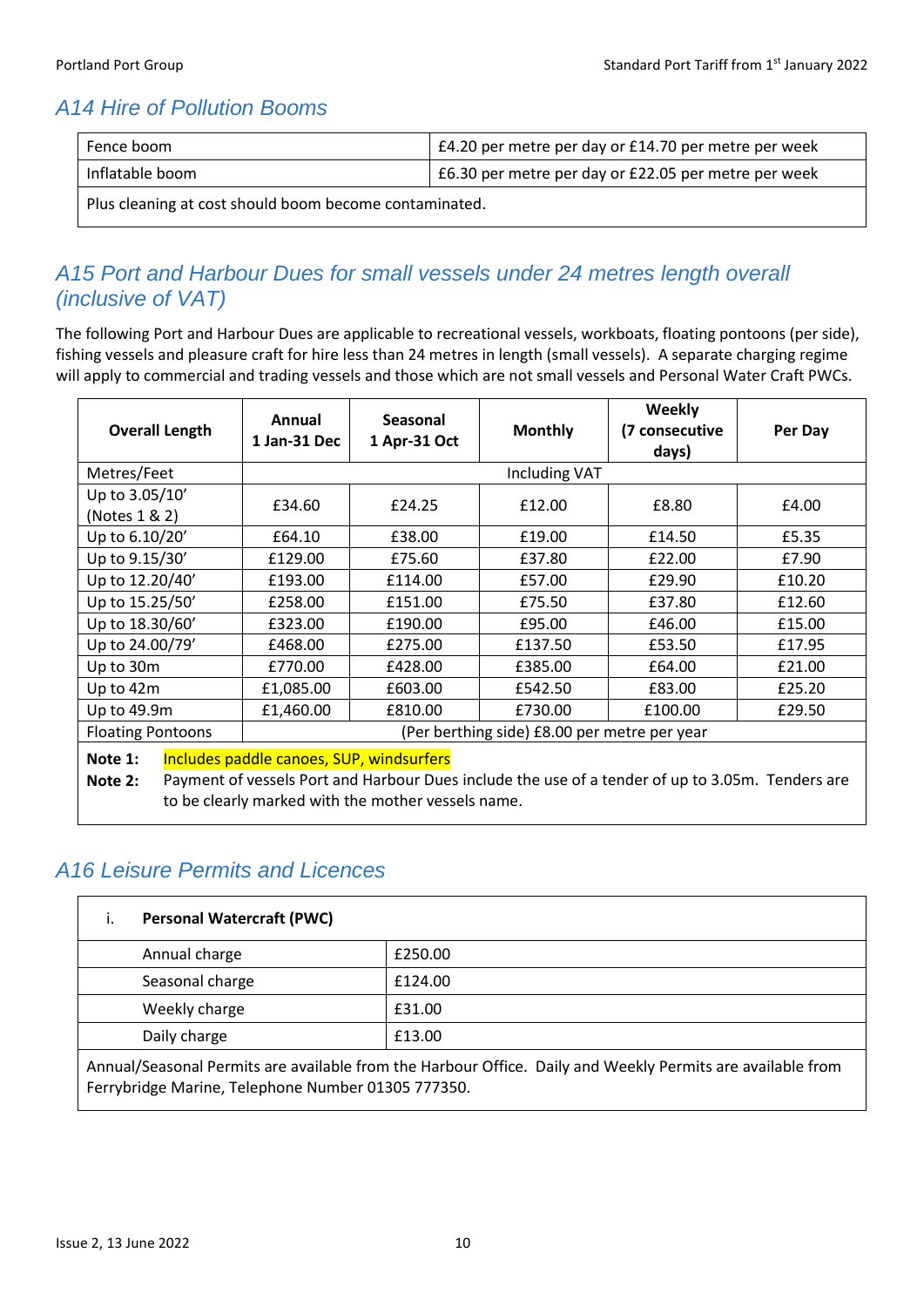| ii.   | <b>Watersports Permit</b>                                                                                                                                        |                                                                                                       |
|-------|------------------------------------------------------------------------------------------------------------------------------------------------------------------|-------------------------------------------------------------------------------------------------------|
|       | Annual charge                                                                                                                                                    | £32.50                                                                                                |
|       | Weekly charge                                                                                                                                                    | £19.00                                                                                                |
|       | Daily charge                                                                                                                                                     | £7.70                                                                                                 |
|       | Required for water-skiing, wakeboarding, and the towing of toys                                                                                                  |                                                                                                       |
| iii.  | <b>Mooring Licence</b>                                                                                                                                           |                                                                                                       |
|       | <b>Administration Charge</b>                                                                                                                                     | £40.10 per annum per license plus Port and Harbour Dues for<br>small vessels as applicable.           |
| iv.   | <b>Fishing Permit</b>                                                                                                                                            |                                                                                                       |
|       | <b>Administration Charge</b>                                                                                                                                     | £37.20 per annum per vessel plus Port and Harbour Dues for small<br>vessels as applicable.            |
|       | in the above charges. One reduction on permit for one vessel only.                                                                                               | Note: If Annual Dues for vessels are purchased under Section A.15, then there will be a 50% reduction |
| v.    | Leisure Diving Permit - Annual                                                                                                                                   |                                                                                                       |
|       | Diving 1 boat                                                                                                                                                    | £135.45 plus Port and Harbour Dues for small vessels as applicable                                    |
|       | Diving 2 boats                                                                                                                                                   | £235.20 plus Port and Harbour Dues for small vessels as applicable                                    |
|       | Note: If Annual Dues for vessels are purchased under Section A.15, then there will be a 50% reduction<br>in the above charges for the specified number of boats. |                                                                                                       |
| vi.   | Leisure Diving Permit - Seasonal (1st April-31st October)                                                                                                        |                                                                                                       |
|       | Diving 1 boat                                                                                                                                                    | £90.30 plus Port and Harbour Dues for small vessels as applicable                                     |
|       | Diving 2 boats                                                                                                                                                   | £155.40 plus Port and Harbour Dues for small vessels as applicable                                    |
| vii.  | Leisure Diving Permit - Weekly and Daily                                                                                                                         |                                                                                                       |
|       | Diving 1 boat, weekly                                                                                                                                            | £19.30 plus Port and Harbour Dues for small vessels as applicable                                     |
|       | Diving 2 boats, weekly                                                                                                                                           | £25.95 plus Port and Harbour Dues for small vessels as applicable                                     |
|       | Diving 1 boat, daily                                                                                                                                             | £12.80 plus Port and Harbour Dues for small vessels as applicable                                     |
| viii. | Licensed Pleasure Boats - Skippers Permit (Passenger Carrying)                                                                                                   |                                                                                                       |
|       | Administration charge: Annual                                                                                                                                    | £40.75 per SKIPPER plus annual Port and Harbour Dues for small<br>vessels as applicable               |
|       | Administration charge: For up to<br>5 years                                                                                                                      | £102.50 per SKIPPER plus annual Port and Harbour Dues for small<br>vessels as applicable              |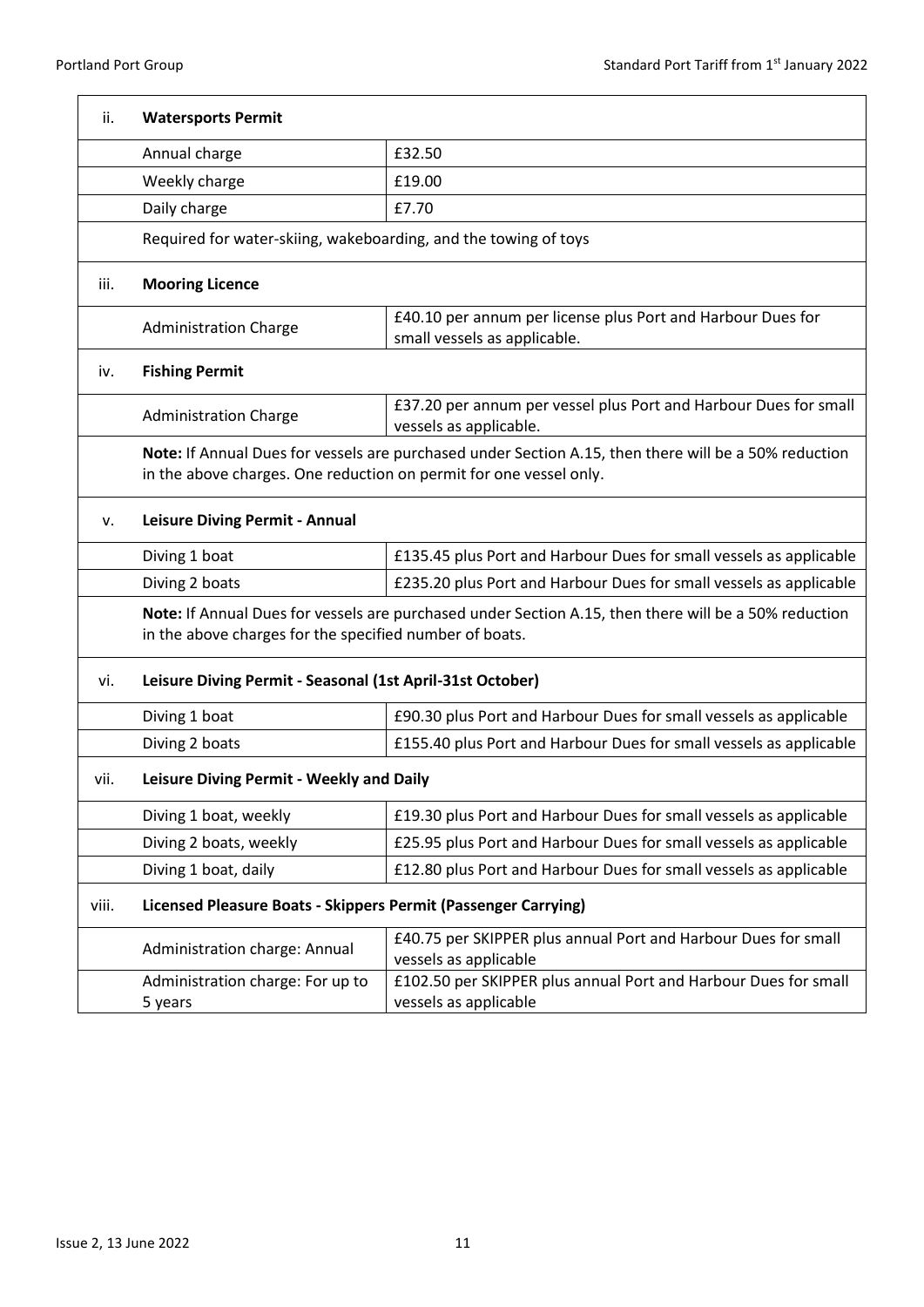| ix. | <b>Kite Surfing Permit</b> |                                                                                                |
|-----|----------------------------|------------------------------------------------------------------------------------------------|
|     | Annual charge              | £34.60                                                                                         |
|     | Seasonal charge            | £24.25                                                                                         |
|     | Monthly charge             | £12.00                                                                                         |
|     | Weekly charge              | £8.80                                                                                          |
|     | Daily charge               | £4.00                                                                                          |
|     |                            | A kite surfing permit also covers windsurfing/foiling, SUP and kayak activities in the harbour |

#### <span id="page-12-0"></span>*A17 Event Tariffs*

| Up to 20 ft: $2$ Day | £5.45 per vessel  |
|----------------------|-------------------|
| Up to 20 ft: 5 Day   | £7.85 per vessel  |
| Up to 20 ft: $7$ Day | £11.25 per vessel |
| Up to 30 ft: $2$ Day | £7.85 per vessel  |
| Up to 30 ft: $5$ Day | £11.65 per vessel |
| Up to 30ft: 7 Day    | £15.25 per vessel |

Supplementary charges for each event will apply for all those support vessels not covered by the above, at the following rate:

| Event with up to 50 participants | £63.00  |
|----------------------------------|---------|
| Event with 51-75 participants    | £94.50  |
| Event with 76-100 participants   | £126.00 |
| Event with 101-150 participants  | £188.00 |
| Event with 151-250 participants  | £313.00 |
| Event with 251-300 participants  | £379.00 |
| Event with 301-350 participants  | £442.00 |
| Event with 351-400 participants  | £505.00 |
| Event with over 401 participants | £568.00 |

## <span id="page-12-1"></span>*A18 Special Event Tariff*

For events that span more than 5 days, special arrangements need to be made with Portland Harbour Authority. Price on application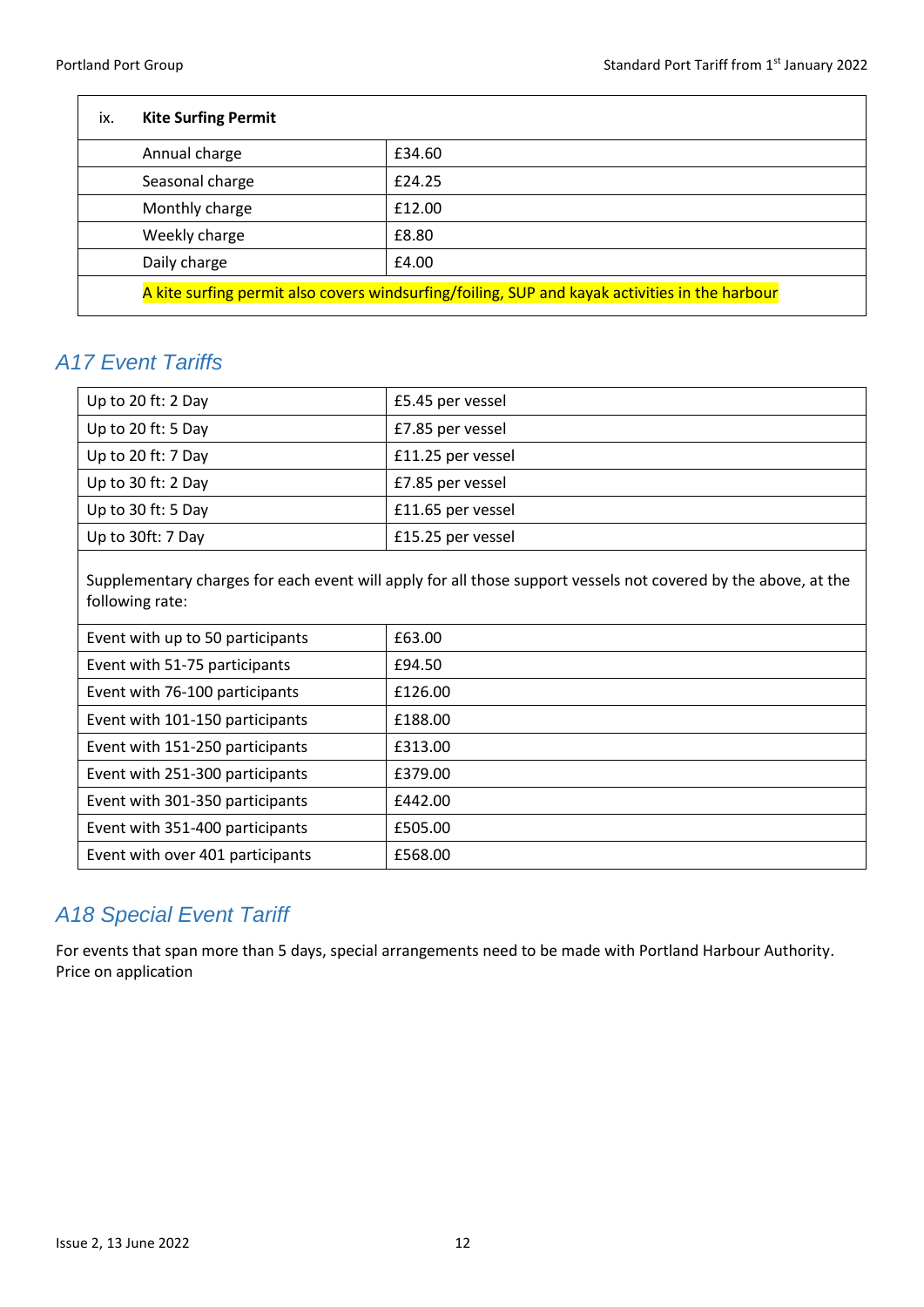# <span id="page-13-0"></span>**PART B: LANDSIDE SERVICES TARIFF**

For all Landside Services please contact the Commercial Department:

E-mail: [sales@portland-port.co.uk,](mailto:sales@portland-port.co.uk;%20eta@portland-port.co.uk) cc'd to [eta@portland-port.co.uk](file:///C:/Users/fotti/AppData/Roaming/Microsoft/Word/eta@portland-port.co.uk) Tel: 01305 824044, alternatively 01305 825335 (24 hours)

## <span id="page-13-1"></span>*B1 Berthing Charges*

These charges relate to commercial and operational calls by ships including cargo import and export, passenger services, vessel mobilisation etc.

**Special rates can be negotiated for regular frequency services, part cargoes, long term projects etc. Please contact the Commercial Department on the numbers above to discuss your detailed requirements.**

For all charges relating to Vessel Services including in water maintenance, repair, minor repairs afloat, vessel surveys, crew change, stores replenishment, waste transfer, lay-up, lay-by, and refit please refer to section A1 of this Tariff.

Berthing charges include provision for the supply of one open skip per call for the reception of dry waste only (no food or hazardous waste) inclusive of waste up to a maximum of 500kg. All other waste disposal charged in accordance with section B4 (iii) and (iv) of this Tariff. Portland Port Group reserves the right to charge for any waste left on the quay following vessel departure.

These charges are per 48-hour period, or part thereof from the time of First Line Ashore at the alongside berth.

| <b>Berthing Charges:</b>                                                                                                  |                                                                                                                                                                                                                                                                                                 |                                     |  |
|---------------------------------------------------------------------------------------------------------------------------|-------------------------------------------------------------------------------------------------------------------------------------------------------------------------------------------------------------------------------------------------------------------------------------------------|-------------------------------------|--|
| i.                                                                                                                        | Vessels up to 999 GRT                                                                                                                                                                                                                                                                           | £465.00                             |  |
| ii.                                                                                                                       | Vessels 1,000-5,000 GRT                                                                                                                                                                                                                                                                         | £0.465 per GRT or part              |  |
| iii.                                                                                                                      | Vessels over 5,000 GRT                                                                                                                                                                                                                                                                          | £0.765 per GRT or part              |  |
|                                                                                                                           | Supplemental Berthing Dues may be charged for Berth to Berth and Anchorage to Berth Harbour Movements,<br>and specialised cargoes.                                                                                                                                                              |                                     |  |
|                                                                                                                           | A supplemental berthing due of 20% of the above rates is payable for each 24-hour period, or part thereof,<br>after the expiry of the first 48 hours alongside. After the expiry of each 7 consecutive calendar day period, the<br>berthing dues are recharged according to the above schedule. |                                     |  |
| For the purpose of charging, a submarines tonnage (Dived) will be used as its GRT equivalent in the above Port<br>Tariff. |                                                                                                                                                                                                                                                                                                 |                                     |  |
|                                                                                                                           | These Berthing Dues also apply to vessels that are "double banked" alongside other vessels.                                                                                                                                                                                                     |                                     |  |
| İ.                                                                                                                        | Superyacht Berthing                                                                                                                                                                                                                                                                             | Price on application                |  |
| ii.                                                                                                                       | Use of Dock Jetty<br>For suitable vessels and subject to the<br>Harbour Master's approval                                                                                                                                                                                                       | £86.00 per 24 hours or part thereof |  |
| iii.                                                                                                                      | All vessels undertaking ship to ship<br>transfer operations at an alongside<br>berth                                                                                                                                                                                                            | Price on application                |  |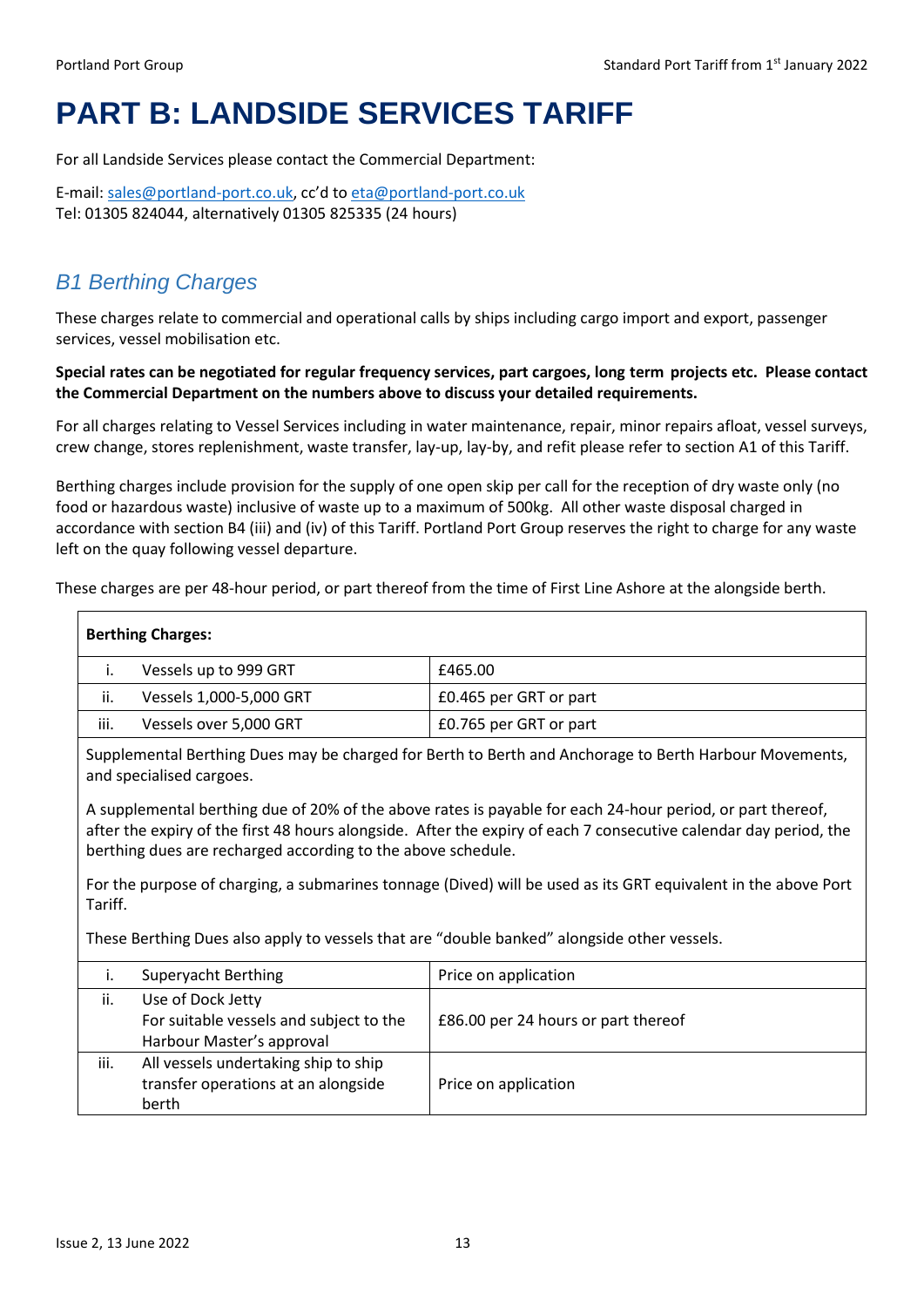## <span id="page-14-0"></span>*B2 Mooring and Unmooring Charges*

| <b>Mooring and unmooring charges:</b> |                                              | Mon-Fri (0800-1700)                  |
|---------------------------------------|----------------------------------------------|--------------------------------------|
| Ι.                                    | All vessels up to 50m length overall         | £150.00                              |
| ii.                                   | All vessels 50.1m to 100m length<br>overall  | £325.00                              |
| iii.                                  | All vessels 100.1m to 150m length<br>overall | £425.00                              |
| iv.                                   | All vessels 150.1m to 200m length<br>overall | £490.00 (minimum charge – see below) |
| v.                                    | All vessels 200.1m to 250m length<br>overall | £550.00 (minimum charge - see below) |
| vi.                                   | All vessels over 250m length overall         | £690.00 (minimum charge - see below) |

**Note:** If a mooring boat is required this will be charged at £410.00 per hour minimum charge of 2 hours.

Overtime charges between 1700 and 0800 Monday to Friday and weekends will be charged at a supplement of 25% to the above rates. Bank Holiday activities will be charged per act at an uplift of 50% on above rates.

The above minimum charges are per mooring act and are based on a standard mooring gang at work and/or standby for up to 2 hours duration. The standard mooring gang manning will be based on weather conditions, berth allocation and mooring equipment (e.g., handling of mooring wires etc.) and will be at the Port's discretion.

If extra hours or men are required above these basic requirements for specialised mooring duties, or in the event of delayed operations, then Portland Port reserves the right to levy additional charges for the mooring labour at the rate of  $\frac{244.00}{2}$  per man hour or part thereof, and materials at cost plus 10%.

Cancellation or amendment within 2 hours of booked start time of the mooring act will be charged a cancellation fee of 100% Tariff Rate for the original booking. For Bank Holidays, latest cancellation time is 20:00 the evening prior to the booked mooring act, after which full charges will apply.

#### **Vessel Services and activity are not available on Christmas Day, Boxing Day, and New Year's Day.**

#### <span id="page-14-1"></span>*B3 Gangways*

| Gangway for cruise ships including lift on/off<br>and up to 16 hours hire | £750.00 per gangway                 |  |
|---------------------------------------------------------------------------|-------------------------------------|--|
| Installation and removal with Tele-Handler                                | £105.00 per act (Out of Hours +25%) |  |
| Installation and removal with Crane                                       | £367.50 per act (Out of Hours +25%) |  |
| Daily hire charge                                                         |                                     |  |
| 6.5m-14m gangway                                                          | £73.50 per day, or part thereof     |  |
| Covered - 12m and above                                                   | £262.50 per day, or part thereof    |  |
| Specialised                                                               | Price on application                |  |
| <b>Gangways hired outside of the Port</b>                                 |                                     |  |
|                                                                           | Cost of transportation plus         |  |
| 6.5m-14m gangway                                                          | £162.50 per day, or part thereof    |  |
| Covered - 12m and above                                                   | Cost of transportation plus         |  |
|                                                                           | £278.00 per day, or part thereof    |  |
| Specialised                                                               | Price on application                |  |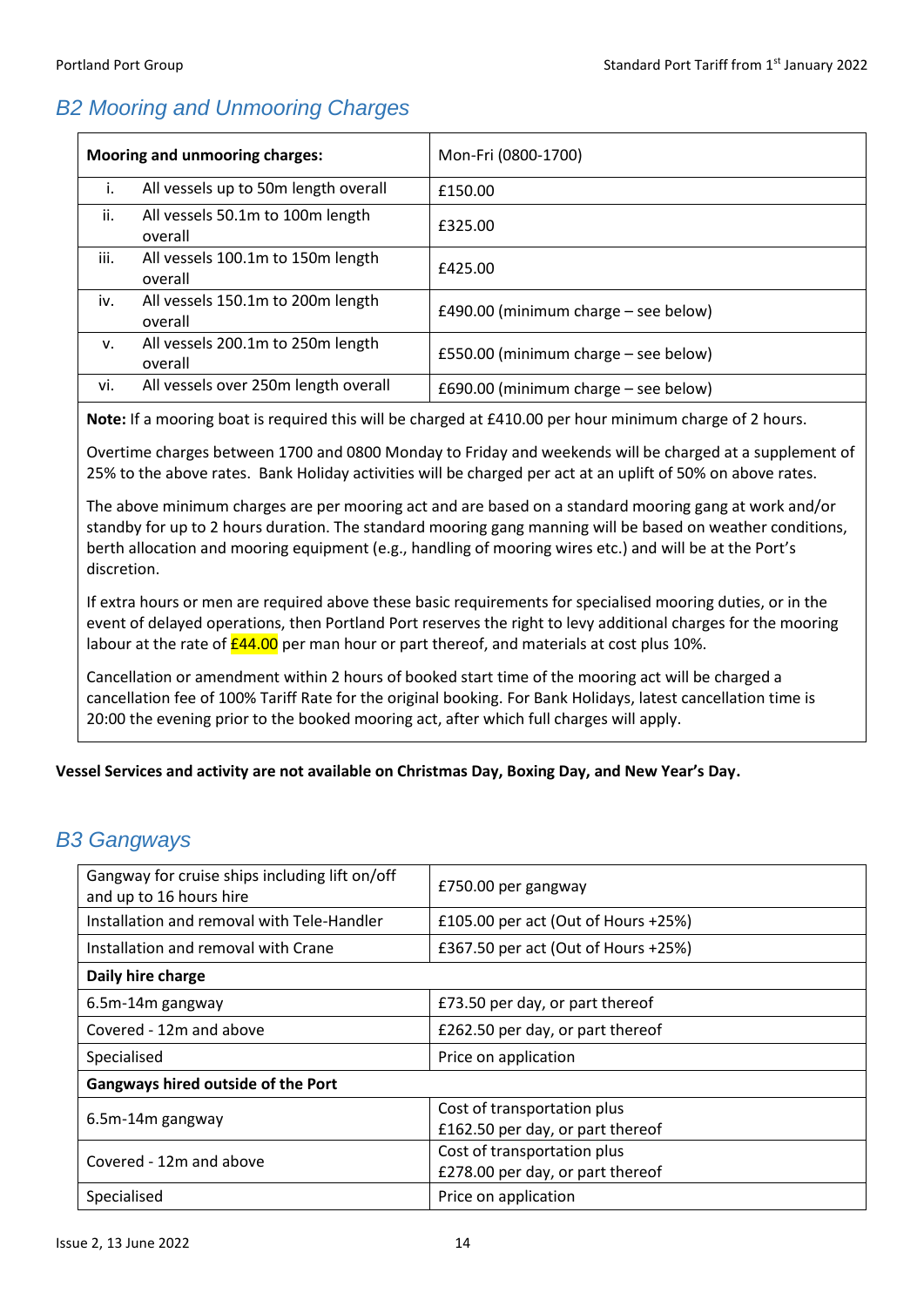All gangways are certified. The hirer will be held responsible for the gangway during the period of hire. The hirer will be liable for any costs of repair from any damage incurred during this period.

Gangways ordered and not required or cancelled with less than 24 hours' notice are subject to the above minimum charges.

#### <span id="page-15-0"></span>*B4 Waste Charges*

**The removal of waste from the dock estate can only be undertaken by PPL/PHAL's official, licensed waste contractors by arrangement with the Landside Services Department. Use of non-Port waste contractors will incur a permit to work charge of £315.00 per contractor visit.**

**Waste offloads by barge can be arranged.**

| i.   | Mandatory Dry Waste Disposal - Not to be used for food or hazardous waste.                                                                                                                                               |                                                                                                                                                                                                                                                                             |
|------|--------------------------------------------------------------------------------------------------------------------------------------------------------------------------------------------------------------------------|-----------------------------------------------------------------------------------------------------------------------------------------------------------------------------------------------------------------------------------------------------------------------------|
|      | Mandatory waste skip - Refer to Vessel<br>Services B1                                                                                                                                                                    | Mandatory waste charges include the 500 kilogrammes (0.5<br>metric tonnes) of waste. Waste over and above this limit<br>will be charged at <b>£0.45</b> per kilogramme.<br>The mandatory skip is for general waste only, and not to be<br>used for food or hazardous waste. |
| ii.  | General Waste Disposal - Not to be used for food or hazardous waste                                                                                                                                                      |                                                                                                                                                                                                                                                                             |
|      | General waste skip (6 yards capacity)                                                                                                                                                                                    | £285.00 per skip                                                                                                                                                                                                                                                            |
|      | The above prices include the skip plus a maximum 500 kilogrammes (0.5 metric tonnes) of waste.<br>Waste over and above this limit will be charged at <b>£0.45</b> per kilogramme.                                        |                                                                                                                                                                                                                                                                             |
|      | 1100 litre wheelie bin                                                                                                                                                                                                   | £45.00 per bin                                                                                                                                                                                                                                                              |
|      | Ro/Ro large skip                                                                                                                                                                                                         | Price on application                                                                                                                                                                                                                                                        |
| iii. | <b>Food Waste Disposal</b>                                                                                                                                                                                               |                                                                                                                                                                                                                                                                             |
|      | Food waste skip                                                                                                                                                                                                          | £430.00 per skip                                                                                                                                                                                                                                                            |
|      | The above skip price includes the skip plus a maximum 1000 kilogrammes (1 metric tonnes) of waste.<br>Waste over and above this limit will be charged at <b>£0.45</b> per kilogramme. Food waste to be in clear<br>bags. |                                                                                                                                                                                                                                                                             |
|      | 340 litre food wheelie bin                                                                                                                                                                                               | £55.00 each                                                                                                                                                                                                                                                                 |
|      | <b>International Catering Waste Skip</b>                                                                                                                                                                                 | £650.00 per skip                                                                                                                                                                                                                                                            |
|      | The above price includes the skip plus a maximum 1,000 kilogrammes (1 metric tonnes) of waste.<br>Waste over and above this limit will be charged at <b>£0.65</b> per kilogramme.                                        |                                                                                                                                                                                                                                                                             |

Above charges are subject to Regulatory requirements which will change from time to time. Callout charge of £131.00 applies for out of hours exchanges.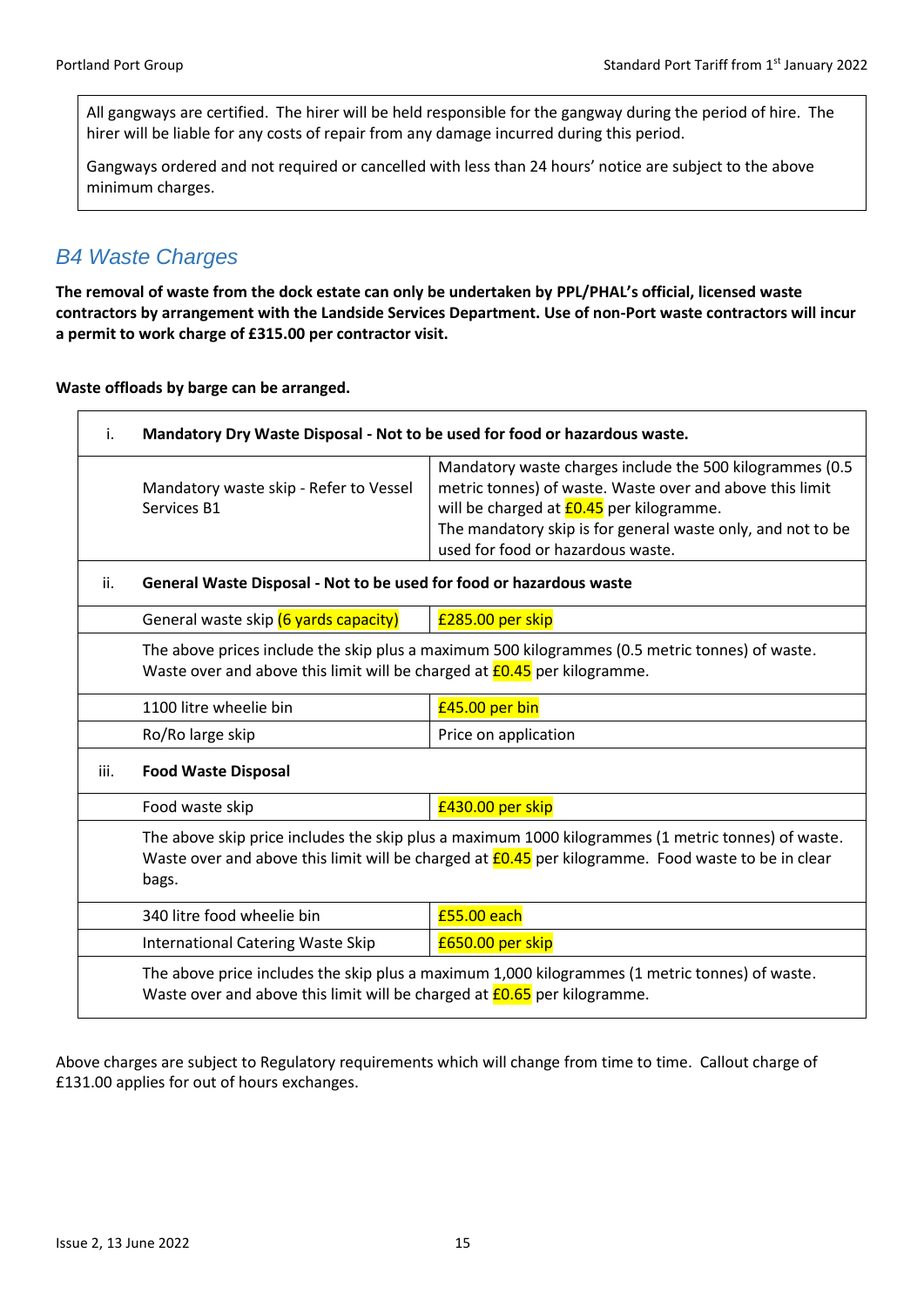$\overline{\phantom{a}}$ 

| Able to receive many types of<br>hazardous, clinical, medical, and<br>chemical waste | Price on application subject to declaration. |
|--------------------------------------------------------------------------------------|----------------------------------------------|

| v. | The above skips are provided on the basis that designated waste is only disposed of in the applicable<br>skip. In the event different wastes are found in General Waste skips e.g., food or hazardous, it is<br>necessary to sort, segregate and work through the different disposal routes from the Port. In this case<br>the following charges will apply: |                      |
|----|--------------------------------------------------------------------------------------------------------------------------------------------------------------------------------------------------------------------------------------------------------------------------------------------------------------------------------------------------------------|----------------------|
|    | Hazardous waste included in General<br>Waste                                                                                                                                                                                                                                                                                                                 | $£1,000.00$ per skip |
|    | Food waste included in General Waste                                                                                                                                                                                                                                                                                                                         | £900.00 per skip     |
|    | Overloaded skips will be charged at twice the above rates                                                                                                                                                                                                                                                                                                    |                      |
|    | For these conditions with RoRo skips four times the above rates will apply                                                                                                                                                                                                                                                                                   |                      |

| <b>Liquid Waste Disposal</b><br>vi.                   |                                                                                                                                                                              |
|-------------------------------------------------------|------------------------------------------------------------------------------------------------------------------------------------------------------------------------------|
| Sullage removal                                       | Price on application                                                                                                                                                         |
| Sewage removal                                        | <b>Price on application</b>                                                                                                                                                  |
| Small quantities sewage/sullage<br>(less than 1,000L) | <b>£295.00</b> up to one hour attendance, additional hours<br>£90.00 per hour                                                                                                |
| Cooking oils                                          | Collection and disposal up to 150 litres of mixed sealed<br>containers at $E$ 56.00. Additional quantities charged at<br>£11.00 per 10 litres (when collected at same time). |

| vii.  | <b>Tank cleaning services</b> | Price on application |
|-------|-------------------------------|----------------------|
| viii. | Hull cleaning waste removal   | Price on application |

## <span id="page-16-0"></span>*B5 Utility Charges*

| Electrical power                                                                                                          | Connection/Disconnection: £52.50 per action<br>Metered power use: POA |
|---------------------------------------------------------------------------------------------------------------------------|-----------------------------------------------------------------------|
| Metered whenever possible. If no meter is available a calculation will be carried out based on<br>estimated kWh consumed. |                                                                       |
| Standby generator available                                                                                               | Price on application                                                  |
| Lighting tower(s)                                                                                                         | Price on application                                                  |

| ji. | Fresh water                                                                                                                                                                                                                                | A standing charge of £78.50 per connection<br>(£52.50 per connection for vessels up to 50m LOA)<br>plus £4.15 per m <sup>3</sup> of fresh water taken. |
|-----|--------------------------------------------------------------------------------------------------------------------------------------------------------------------------------------------------------------------------------------------|--------------------------------------------------------------------------------------------------------------------------------------------------------|
|     | Standpipe, included in the price. Hoses and standard UK connectors are available for hire (price on<br>application). All equipment to be returned in full working order. Damaged or missing equipment will<br>be charged at cost plus 25%. |                                                                                                                                                        |

Water samples are taken quarterly, and copies of certificates can be provided on request.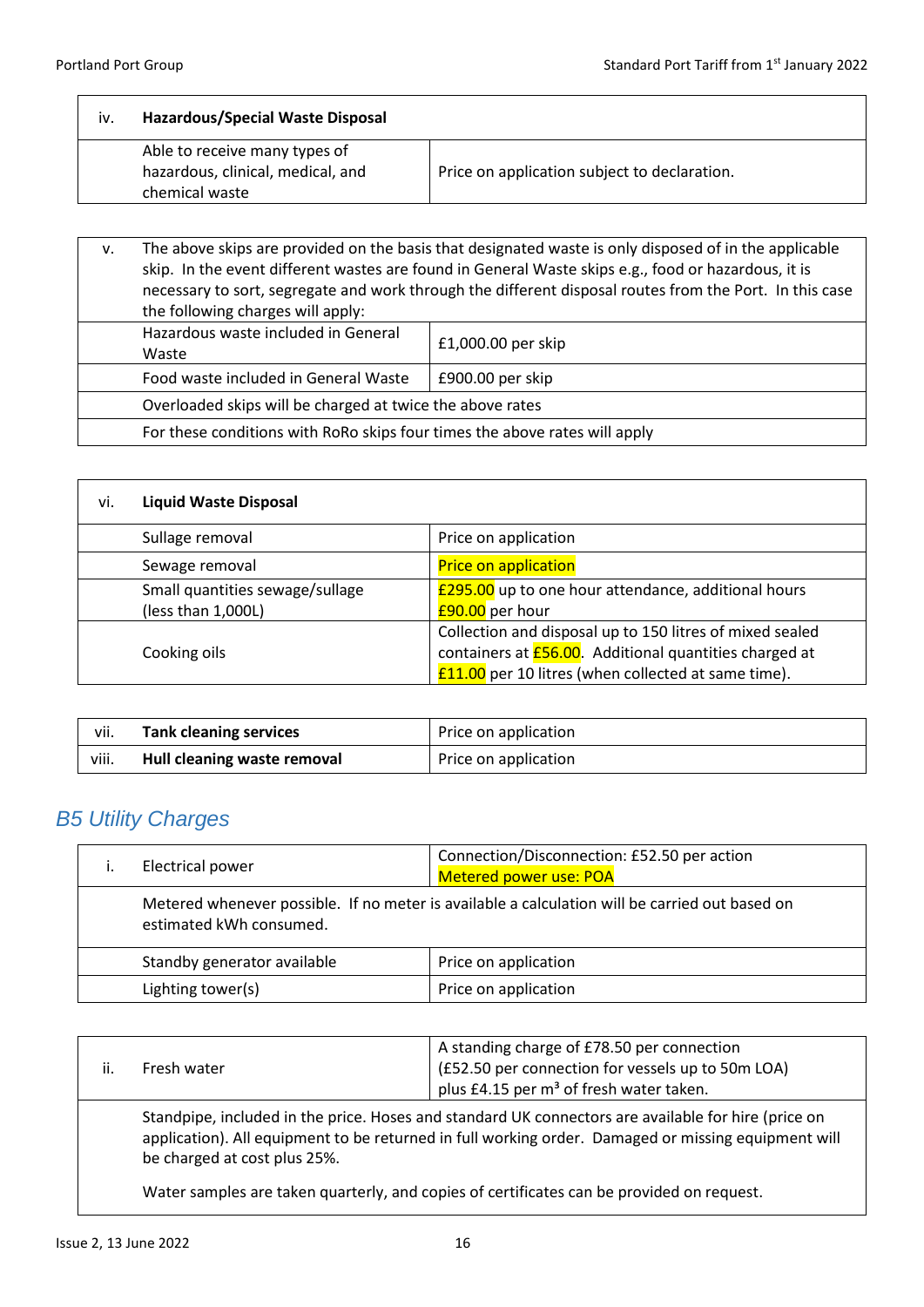The provision of any services on the dock estate not covered elsewhere in the Tariff shall only be permitted with the written consent of PPL/PHAL and the issue of a Permit to Work. Price for such Permit to Work and written consent on application to the Landside Manager.

#### <span id="page-17-0"></span>*B6 Cranage, Plant, Equipment and Labour Charges*

**All listed items are subject to availability. For items hired at an hourly rate a minimum hire period of 2 hours applies. Daily hire is between 0800 and 1700 Monday to Friday. Out of hours hire has a supplement of 25%. Bank Holiday supplement of 50%. Cancellation period of 2 hours unless otherwise stated.**

| i.   | <b>Mobile Cranage Hire</b>                                                                    |                                                                                                                                                                                                                                                                                                     |
|------|-----------------------------------------------------------------------------------------------|-----------------------------------------------------------------------------------------------------------------------------------------------------------------------------------------------------------------------------------------------------------------------------------------------------|
|      | Up to 100T SWL crane: Standard lifts                                                          | £189.00 per hour, minimum 2 hours hire                                                                                                                                                                                                                                                              |
|      | Up to 100T SWL crane: Complex lifts                                                           | Price on application.                                                                                                                                                                                                                                                                               |
|      | Mobile crane over 100 ton                                                                     | Price on application                                                                                                                                                                                                                                                                                |
|      |                                                                                               | All crane operations require a designated qualified lift supervisor (available via Port, see (v) below).                                                                                                                                                                                            |
|      | <b>Crane cancellation / delays</b><br>at the full contract price.<br>charged as working time. | Please note we reserve the right to impose a 50% charge for cancellations received after 1600 on<br>the day prior to the day of hire. Any cancellation made on the morning of the hire will be charged<br>Any delays due to adverse weather conditions or other reasons beyond our control shall be |
| ii.  | Plant Hire (all provided with driver)                                                         |                                                                                                                                                                                                                                                                                                     |
|      | <b>JCB Tele Handler</b>                                                                       | £84.00 per hour                                                                                                                                                                                                                                                                                     |
|      | 3.t - 8t FLT                                                                                  | £52.50 per hour                                                                                                                                                                                                                                                                                     |
|      | $8.1t - 12t$                                                                                  | £63.00 per hour                                                                                                                                                                                                                                                                                     |
|      | Transit Tipper/Box Van                                                                        | £52.50 per hour                                                                                                                                                                                                                                                                                     |
|      | Flatbed tractor/trailer unit                                                                  | £68.00 per hour                                                                                                                                                                                                                                                                                     |
|      | All other plant                                                                               | Price on application                                                                                                                                                                                                                                                                                |
| iii. | <b>Vessel Hire</b>                                                                            |                                                                                                                                                                                                                                                                                                     |
|      | Crewed barge to facilitate seaward                                                            | £215.00 per hour or part there of                                                                                                                                                                                                                                                                   |
|      | services for vessels alongside                                                                | Cancellation period 4 hours.                                                                                                                                                                                                                                                                        |
| iv.  | <b>Equipment Hire</b>                                                                         |                                                                                                                                                                                                                                                                                                     |
|      |                                                                                               | The hirer will be liable for any costs of repair from any damage incurred during the hire period.                                                                                                                                                                                                   |
|      | Cherry picker - 28m boom                                                                      | £273.00 per day or part thereof<br>Delivery/collection at £26.25 each way                                                                                                                                                                                                                           |
|      | Cherry picker - other                                                                         | Price on application                                                                                                                                                                                                                                                                                |
|      | 20ft Container Lifting Frame                                                                  | £68.00 per day, delivery/collection at £47.25 each way                                                                                                                                                                                                                                              |
|      | 40ft Container Lifting Frame                                                                  | £220.00 per day, delivery/collection at £105.00 each way                                                                                                                                                                                                                                            |
|      | Container Lifting Frames hired outside<br>of the Port                                         | Prices on application                                                                                                                                                                                                                                                                               |
|      | Security cabin                                                                                | £52.50 per day, delivery/collection at £42.00 each way                                                                                                                                                                                                                                              |
|      | 30ft Portacabin                                                                               | £815.00 per week, cancellation period 48 hours                                                                                                                                                                                                                                                      |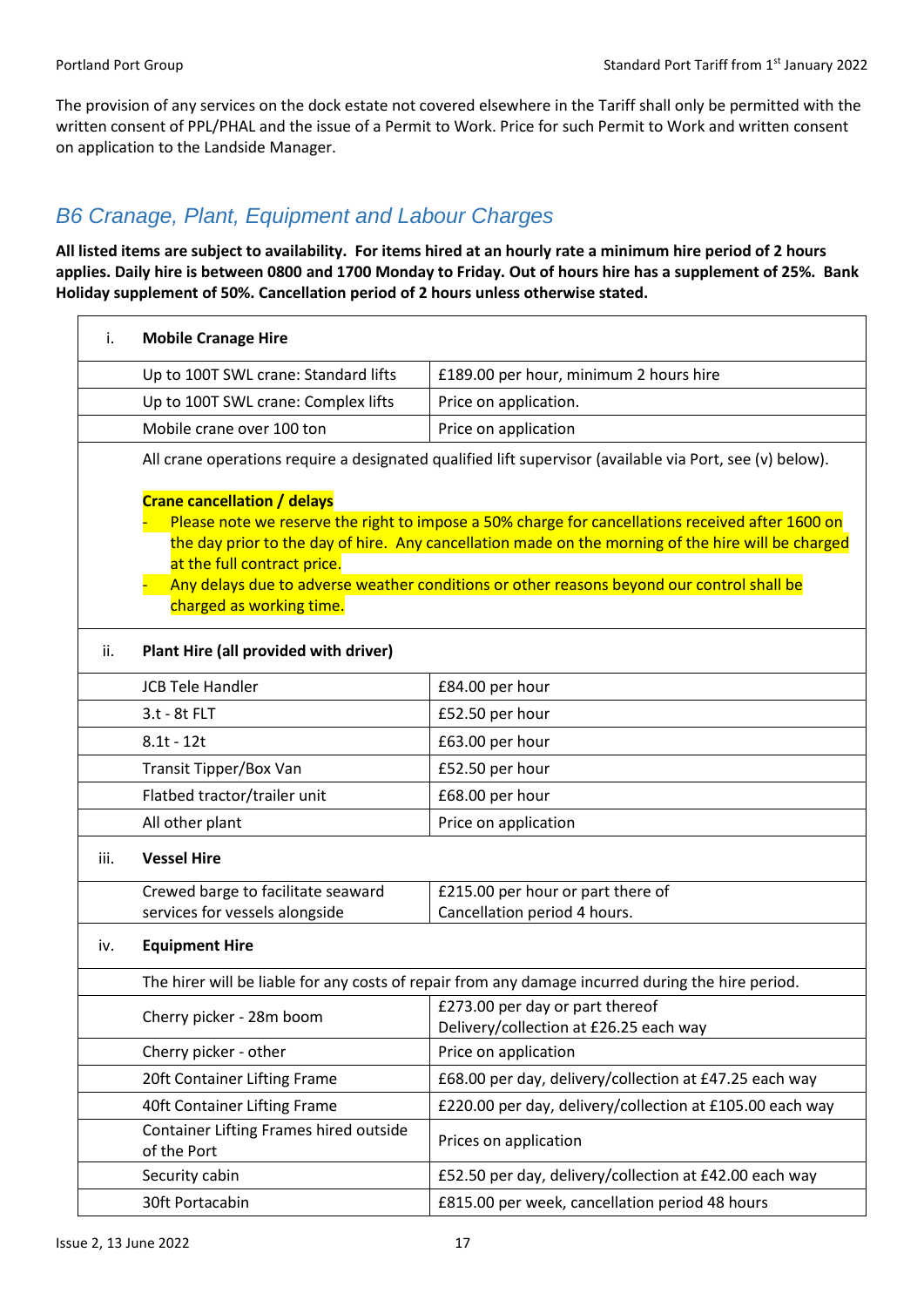|      | Portaloo                        | £81.00 per week, cancellation period 24 hours               |
|------|---------------------------------|-------------------------------------------------------------|
|      | All other equipment             | Price on application                                        |
| v.   | <b>Labour Hire</b>              |                                                             |
|      | Banksman/Cargo Handling Labour  | £44.00 per man hour                                         |
|      | All other requirements          | Price on application                                        |
| vi.  | <b>Use of Port Weighbridge</b>  |                                                             |
|      | Weighbridge (normal hours only) | £0.315 per gross tonne                                      |
|      | Weighbridge use out of hours    | £52.50 fee plus £0.315 per gross tonne                      |
| vii. | Yokohama hire                   | Cost of transportation plus £367.50 per day or part thereof |

## <span id="page-18-0"></span>*B7 Storage Charges*

| Covered and outside storage | Price on application             |
|-----------------------------|----------------------------------|
| <b>Handling Charges</b>     | May apply at rates set out in B6 |

#### <span id="page-18-1"></span>*B8 Permit Charges*

| $\mathbf{L}$ | Permit to Work for temporary use of<br>the Dock Estate and buildings, including<br>heavy plant transit, storage | Price on application, and by arrangement with the Landside<br>Manager.                                                                                                            |
|--------------|-----------------------------------------------------------------------------------------------------------------|-----------------------------------------------------------------------------------------------------------------------------------------------------------------------------------|
| ii.          | Permit to Work for temporary use of<br>the Dock Estate for mobile cranes                                        | Permit for direct access to/from PPL tenants demised area<br>via PPL main gate £210.00 per visit<br>Permit for parking on PPL Dock Estate £52.50 per 24 hours,<br>or part thereof |

All activities that are of less than 24 hours duration will be charged at the minimum rates above, or 15% of the value of the Crane Hire Contract, whichever is the greater.

The above prices are for activities that are less than 24 hours duration.

|       | For all activities more than 24 hours:                                                                                                        | Price on application                                                   |
|-------|-----------------------------------------------------------------------------------------------------------------------------------------------|------------------------------------------------------------------------|
| iii.  | Permit for access and work on PPL Dock<br>Estate                                                                                              | Price on application                                                   |
| iv.   | Permit to Work for HGV Parking                                                                                                                | £52.20 per night. (1700-0800)                                          |
| v.    | Car and Vehicle Parking and Access<br>Permits on the Dock Estate                                                                              | Price on application                                                   |
| vi.   | Permit to Work for delivery or<br>collection of ship stores, ship supplies,<br>newspapers and confectionary, and<br>spares on the Dock Estate | £2,100.00 per annum or<br>£630.00 per quarter or<br>£105.00 per vessel |
| vii.  | Permit to Work for the use of the Dock<br>Estate for the prosecution of Ship<br>Agency work                                                   | £2,100.00 per annum or<br>£630.00 per quarter or<br>£262.50 per vessel |
| viii. | License for the sale of beverages and<br>food on the Dock Estate                                                                              | £2,100.00 per annum or<br>£630.00 per quarter or<br>£236.00 per month  |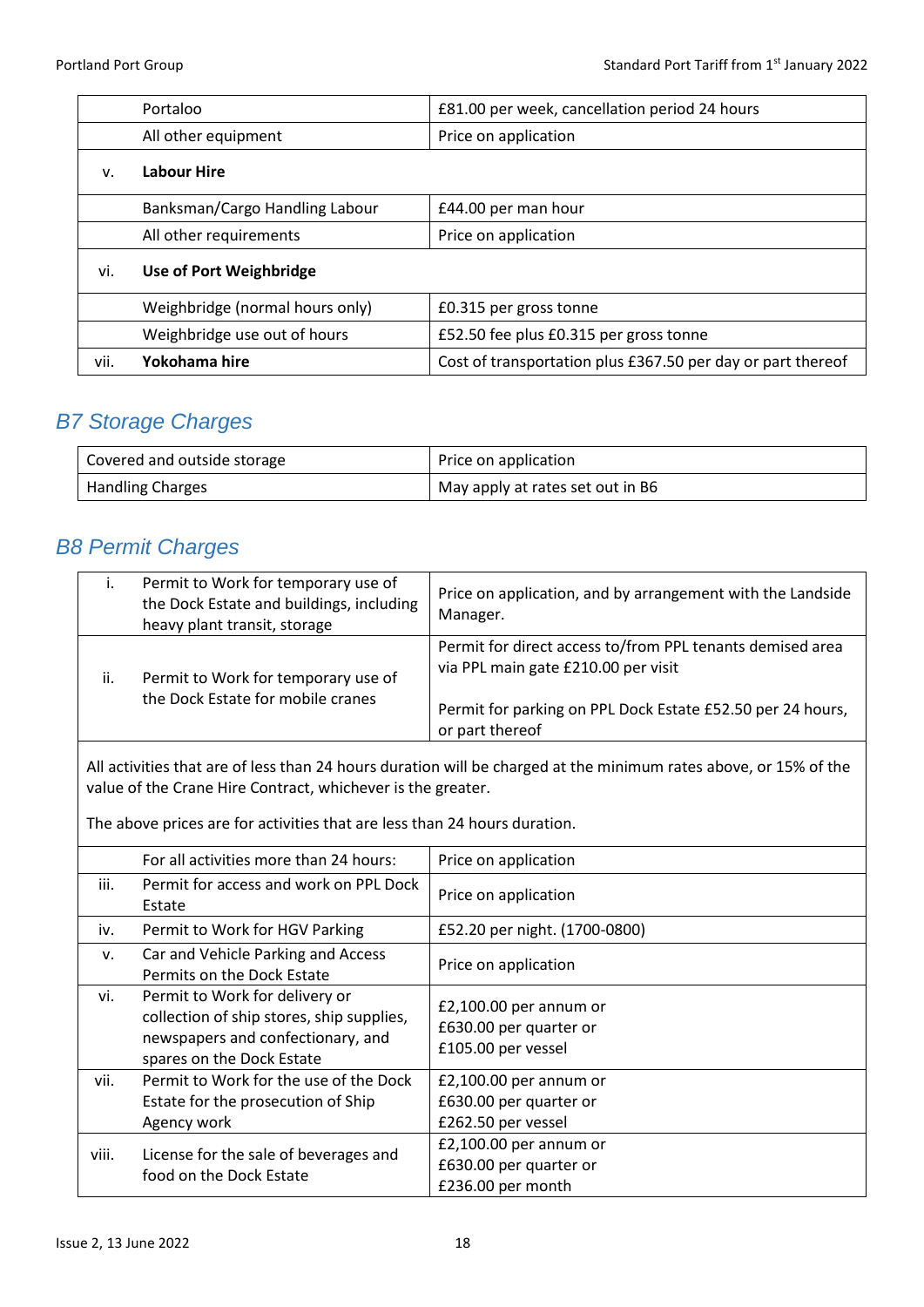| ix. | Permit to work for filming within<br>Portland Port or Portland Harbour                                                        | Price on application |
|-----|-------------------------------------------------------------------------------------------------------------------------------|----------------------|
| x.  | Permit to work for operation of drones<br>within Portland Port or Portland<br>Harbour (subject to the Port's drone<br>policy) | Price on application |

#### <span id="page-19-0"></span>*B9 Management Fees*

| Management time will be charged in accordance with the following schedule:                          |                                  |  |
|-----------------------------------------------------------------------------------------------------|----------------------------------|--|
| Senior Manager                                                                                      | £262.50 per hour or part thereof |  |
| <b>Other Managers</b>                                                                               | £183.75 per hour or part thereof |  |
| Other Officers                                                                                      | £115.50 per hour or part thereof |  |
| In addition to hourly charges above, all disbursements and other relevant costs will be applicable. |                                  |  |

## <span id="page-19-1"></span>*B10 Security Services*

| By arrangement with the Security Manager |                             |                                              |
|------------------------------------------|-----------------------------|----------------------------------------------|
|                                          | Officer charges             | Security Officer £52.50 per hour             |
|                                          |                             | Security Manager £157.50 per hour            |
|                                          |                             | K9 Unit £400 per day, 0800-1700              |
| ii.                                      | <b>Explosives transfers</b> | Explosives Security Officer £157.50 per hour |
|                                          |                             | Berth Security Officer £105.00 per hour      |
|                                          |                             | Security Officer £52.50 per hour             |

The above costs will be in addition to operating costs e.g., crane hire, telehandler and manpower and will apply to all shipments from the berth whether to the carrying vessel or to tug for transfer at sea to the carrying vessel.

Charges above are at 24-hour notice, subject to a minimum 4-hour term.

Officer fees subject to 25% uplift between 1800 Friday and 0600 hrs Monday inclusive.

Security Manager fees subject to 25% uplift between 1800 and 0600 hrs Mon to Sat, and 0600 Sat to 0600 hrs Mon.

iii. Access clearance and access pass issue:

|     | <b>Issued to</b><br><b>Reason for issue</b>                                                    | Tenant* | Contractor<br>(period)                    | Contractor<br>(day) | Visitor<br>(period) | Other |
|-----|------------------------------------------------------------------------------------------------|---------|-------------------------------------------|---------------------|---------------------|-------|
|     | Initial issue                                                                                  | £0      | £15                                       | £15                 | £25                 | £35   |
|     | Replacement (lost stolen/damaged)                                                              | £7.50   | £15                                       | £10                 | £15                 | £15   |
|     | Replacement (expiry)                                                                           | £0      | £5                                        | £5                  | £20                 | £20   |
|     | Replacement (faulty)                                                                           | £0      | £0                                        | £0                  | £0                  | £0    |
|     | * Where cards are issued in excess of agreed numbers on tenant's lease, a charge will be made. |         |                                           |                     |                     |       |
| iv. | Passes are mandatory for all permanent/temporary staff and contractors                         |         |                                           |                     |                     |       |
| v.  | Security charges for cruise vessel<br>passengers                                               |         | Prices on application                     |                     |                     |       |
| vi. | Parking: Longer term managed parking                                                           |         | Prices on application to Security Manager |                     |                     |       |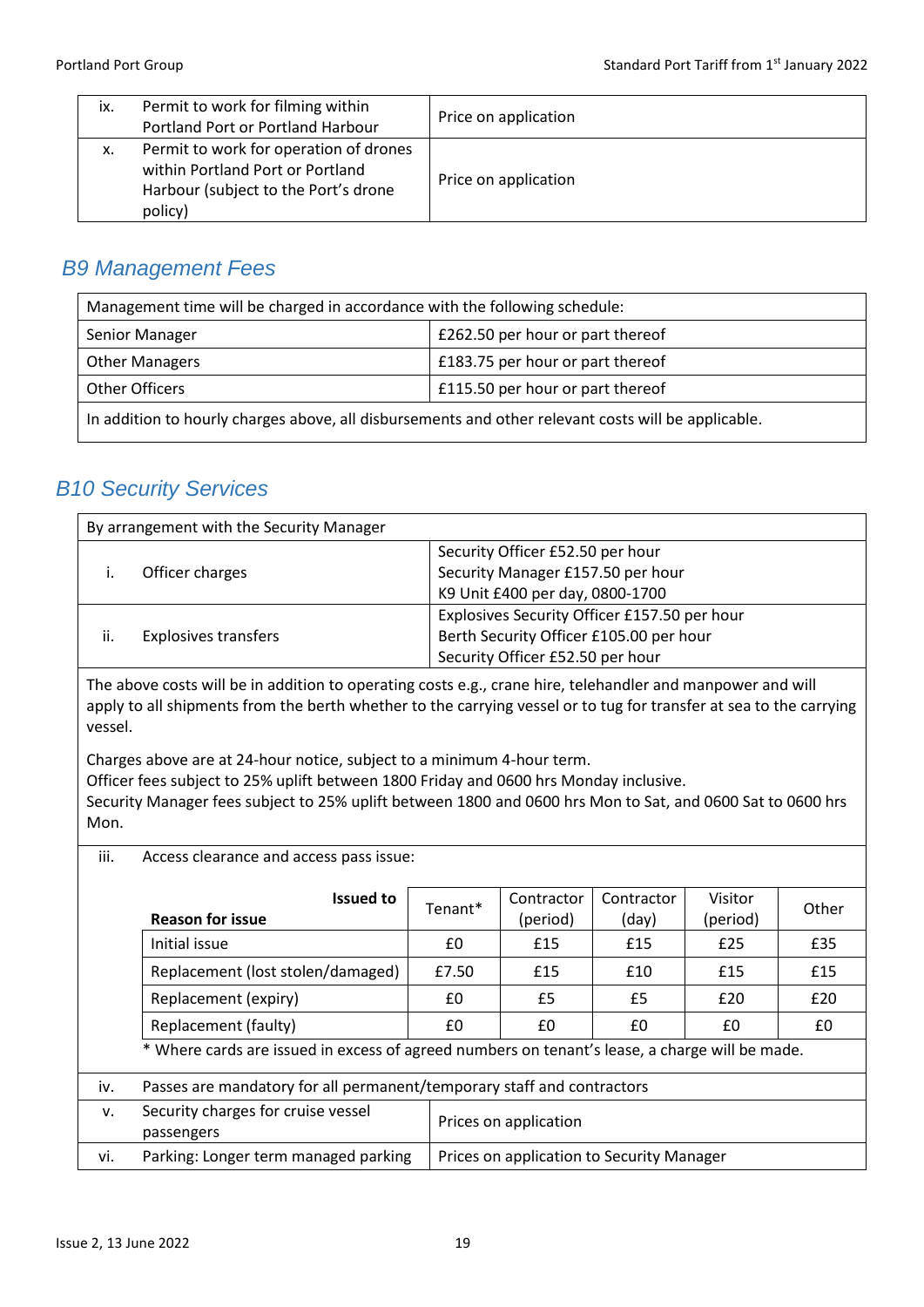Ē

| vii.  | Removal of vehicle:                                                     |                                                                                                                                                      |
|-------|-------------------------------------------------------------------------|------------------------------------------------------------------------------------------------------------------------------------------------------|
|       | Car/light commercial                                                    | £157.50 plus £15.75 per day (or part thereof) retention fee<br>whilst the vehicle is in the custody of the authority.                                |
|       | Large goods vehicle                                                     | £210.00 plus £15.75 per day (or part thereof) retention fee<br>whilst the vehicle is in the custody of the authority.                                |
| viii. | Abnormal load escort                                                    | £26.25 per escort vehicle + Officer rates as detailed above<br>(4-hour minimum does not apply), plus £0.47 per mile.<br>(Distance limitations apply) |
| ix.   | Road traffic collision report                                           | Standard report (copy): £31.50<br>Detailed collision investigation: £120.75                                                                          |
| Х.    | <b>CCTV</b> download/stills                                             | £31.50 plus £0.52 per print                                                                                                                          |
| xi.   | Security Industry Authority (SIA)<br><b>Licensed Security Operators</b> | Prices on application to Security Manager                                                                                                            |
| xii.  | Security POD Hire                                                       | £52.50 per day or part thereof including electrical supplies                                                                                         |
| xiii. | Wireless/IT/Broadband connections<br>(where available)                  | Price on application                                                                                                                                 |

## <span id="page-20-0"></span>*B11 Wharfage/Cargo dues*

These dues are payable on discharge or loading of vessels at anchor, at an alongside berth, or when vessels are double banked or bunkering vessels in the Harbour (Over Side Dues). The following are indicative rates subject to negotiation depending on volume and frequency. Cargo dues are also payable where such cargoes arrive or depart the port by road and where such loads are neither arriving nor departing by ship from the port.

| i.     | <b>Liquid Bulk Cargoes</b>                                | £1.733 per tonne, or part thereof                                        |
|--------|-----------------------------------------------------------|--------------------------------------------------------------------------|
| ii.    | Stone (in block form)                                     | £3.077 per tonne, or part thereof                                        |
| iii.   | Packaged Timber (slung or unslung)                        | £1.019 per tonne, or part thereof                                        |
| iv.    | Forest Products (e.g., paper)                             | £2.373 per tonne, or part thereof                                        |
| v.     | Iron and Steel                                            | £2.478 per tonne, or part thereof                                        |
| vi.    | Palletised Goods (including fresh<br>produce)             | £2.867 per pallet                                                        |
| vii.   | 20ft ISO Container                                        | £13.00 per container £21.50/loaded                                       |
| viii.  | 40ft ISO Container                                        | £19.00 per container £30.00/loaded                                       |
| ix.    | Fresh Fish and Shellfish                                  | £34.65 per tonne                                                         |
| x.     | General Cargo                                             | £4.568 per tonne or part thereof                                         |
| xi.    | Heavy Lifts and Project Cargo                             | Price on application                                                     |
| xii.   | Ad Valorem Cargo                                          | 2.50% of landed value of goods<br>Minimum charge £35.00                  |
| xiii.  | Ammunition and Explosives                                 | £28.35 per tonne, or part thereof                                        |
| xiv.   | <b>Machinery and Machinery Parts</b>                      | £5.880 per tonne, or part thereof                                        |
| XV.    | <b>Ship Stores</b>                                        | £5.145 per tonne, or part thereof                                        |
| xvi.   | Bunker Fuel by Road Tanker                                | £6.143 per tonne, or part thereof<br>Minimum charge £100.00 per delivery |
| xvii.  | Submarine Power Cable or Equipment                        | £5.145 per tonne, or part thereof                                        |
| xviii. | <b>Submarine Telecommunications Cable</b><br>or Equipment | £3.413 per tonne, or part thereof                                        |
| xix.   | <b>Cement Manufacturers</b>                               | £1.019 per tonne, or part thereof                                        |
| XX.    | <b>Cement Bulk</b>                                        | £1.019 per tonne, or part thereof                                        |